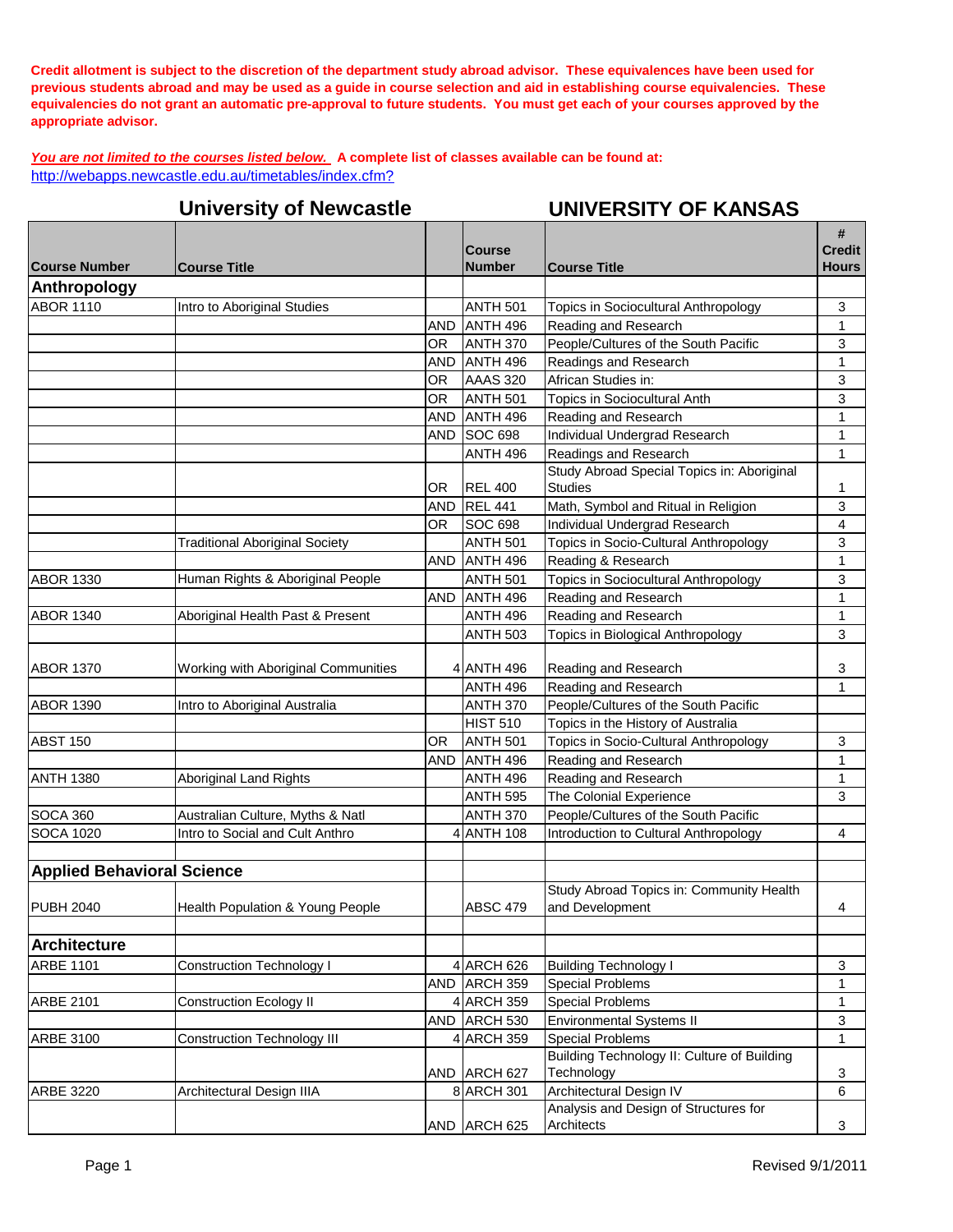|                  |                       | <b>OR</b>  | ARCH 408            | Core Studio II                   | 6 |
|------------------|-----------------------|------------|---------------------|----------------------------------|---|
|                  |                       | <b>AND</b> | ARCH <sub>624</sub> | Structures II                    |   |
|                  | Architecture (part 1) |            | ARCH 360            | Landscape Design & Site Planning |   |
|                  |                       | <b>AND</b> | ARCH 114            | Basic Design & Arch Graphics II  | 6 |
| <b>ARCH 1110</b> | Soundscope Studies    |            | ARCE 390            | Special Projects                 |   |
|                  |                       | <b>AND</b> | ARCE 390            | <b>Special Projects</b>          |   |
| <b>CMNS 2670</b> |                       |            |                     |                                  |   |
|                  |                       |            |                     |                                  |   |
| <b>Biology</b>   |                       |            |                     |                                  |   |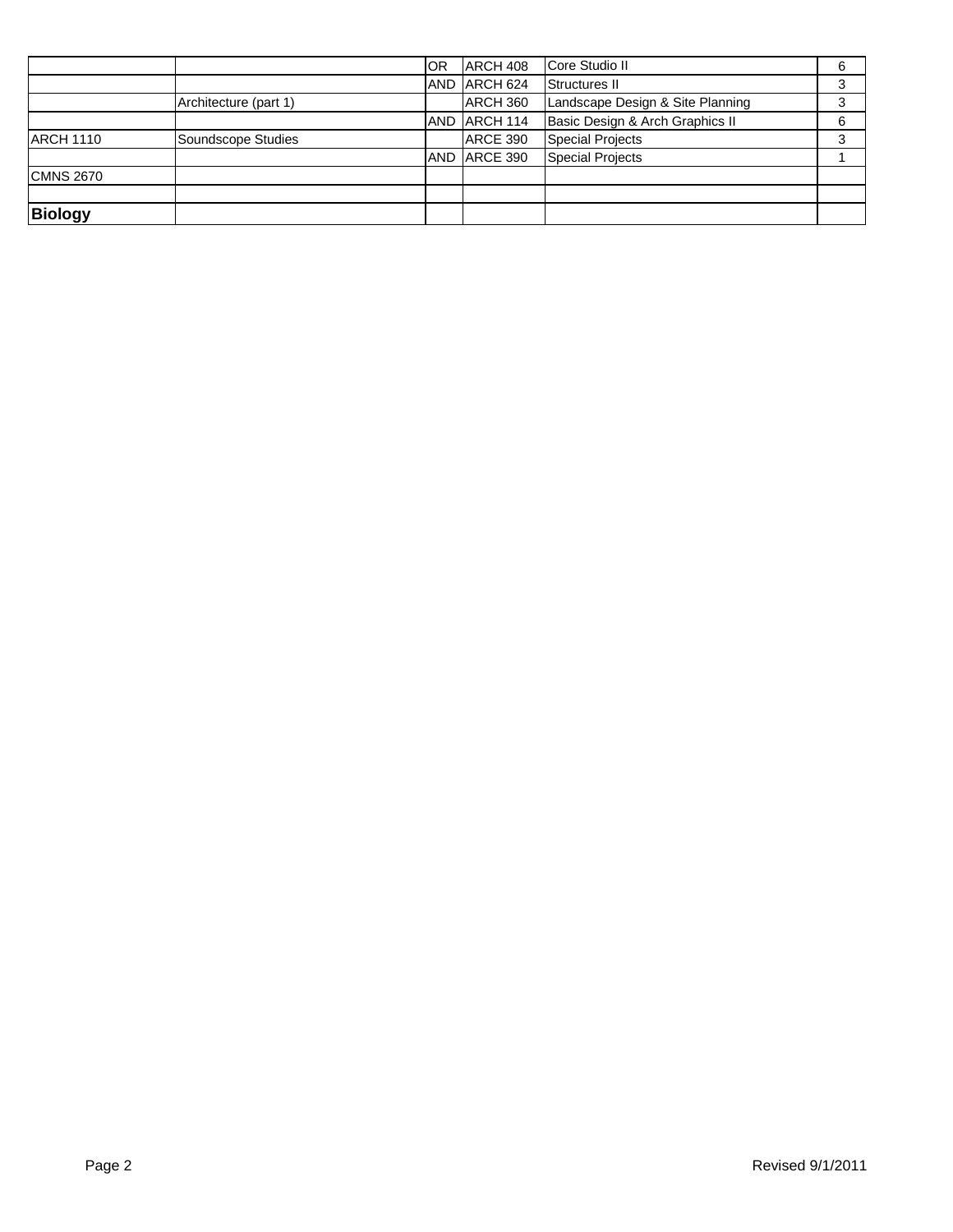|                                      | Intro to Biology II                               |            | <b>BIOL 152</b>                  | Principles of Organismal Biology                                             |                           |
|--------------------------------------|---------------------------------------------------|------------|----------------------------------|------------------------------------------------------------------------------|---------------------------|
|                                      | Principles of Biochemistry                        |            | <b>BIOL 600</b>                  | Intro to Biochemistry, Lecture                                               | 4                         |
|                                      |                                                   | <b>AND</b> | BIOL 601                         | Intro to Biochemistry, Lab                                                   | $\mathbf{2}$              |
| <b>BIOL 102</b>                      | Principles of Ecology & Evolution                 |            | <b>BIOL 414</b>                  | Principles of Ecology                                                        | $\sqrt{3}$                |
|                                      |                                                   | AND        | BIOL 415                         | Field & Lab Methods in Ecology                                               | $\boldsymbol{2}$          |
|                                      | Immunology                                        |            | <b>BIOL 503</b>                  | Immunology & Lab                                                             |                           |
| <b>BIOL 202</b>                      | Animal Physiology and Developm                    |            | 3BIOL 240                        | Human Physiology                                                             | 3                         |
| BIOL 213                             | Ecosystems & Communities                          |            | <b>BIOL 414</b>                  | Principles of Ecology                                                        | 3                         |
|                                      |                                                   | <b>AND</b> | BIOL 415                         | Field & Lab Methods in Ecology                                               | $\overline{c}$            |
| BIOL 251                             | Animal Physiology                                 |            | <b>BIOL 408</b>                  | Physiology of Organisms                                                      | 3                         |
| BIOL 305                             |                                                   | <b>AND</b> | <b>BIOL 409</b>                  | Lab                                                                          |                           |
|                                      | Biochemistry                                      |            | 4 BIOL 600                       | Introductory Biochemistry, Lectures                                          | 4                         |
| <b>BIOL 1110</b>                     | <b>Molecular Genetics</b>                         |            | <b>BIOL 404</b>                  | Intro to Genetics                                                            | $\sqrt{3}$                |
|                                      |                                                   | <b>AND</b> | BIOL 405                         | Lab                                                                          |                           |
| <b>BIOL 2010</b>                     |                                                   | OR.        | BIOL 408                         | Physiology of Organisms                                                      | 3                         |
| <b>BIOL 2020</b>                     |                                                   |            | <b>BIOL 409</b>                  | Physiology of Organisms, Lab                                                 | $\overline{c}$            |
|                                      | Australian Fauna                                  |            | <b>BIOL 419</b>                  | Topics in Australian Fauna                                                   | 3                         |
|                                      |                                                   | <b>AND</b> | BIOL 418                         | Laboratory in: Australian Fauna                                              | 1                         |
|                                      |                                                   |            | <b>BIOL415</b>                   | Field & Lab Methods in Ecology                                               | $\overline{c}$            |
| <b>BIOL 2050</b>                     | Microbial Biology                                 |            | <b>BIOL 400</b>                  | <b>Fundamentals of Microbiology</b>                                          | 3                         |
|                                      | Plant Cell Development                            |            | <b>BIOL 417</b>                  | <b>Biology of Development</b>                                                | $\ensuremath{\mathsf{3}}$ |
| <b>BIOL 2070</b>                     | <b>Ecological Research</b>                        |            | BIOL 415                         | Field and Laboratory Methods in Ecology                                      | $\overline{2}$            |
| <b>BIOL 2090</b>                     |                                                   | AND        | BIOL 424                         |                                                                              |                           |
| <b>BIOL 2220</b>                     | Australian Fauna                                  |            | <b>BIOL 419</b>                  | Topics in Australian Fauna                                                   | $\ensuremath{\mathsf{3}}$ |
| <b>BIOL 3350</b>                     |                                                   | <b>AND</b> | BIOL 418                         | Laboratory in: Australian Fauna                                              | $\overline{c}$            |
|                                      |                                                   |            |                                  |                                                                              |                           |
|                                      | Environmental Sampling & Data Analysis            |            | <b>BIOL 570</b>                  | Intro to Biostatistics                                                       | 3                         |
| <b>EMGT 2050</b>                     | Ecology                                           |            | <b>BIOL414</b>                   | Principles of Ecology                                                        | $\sqrt{3}$                |
| <b>HUBS 1401</b>                     | Human Biosciences                                 |            | 3BIOL 240                        | Human Physiology                                                             | 3                         |
|                                      |                                                   |            |                                  |                                                                              |                           |
| <b>Business</b>                      |                                                   |            |                                  |                                                                              |                           |
| <b>ENV 2030</b>                      | <b>Accounting for Decision Makers</b>             |            | 4 ACCT 200                       | <b>Financial Accounting I</b>                                                | 4                         |
|                                      | <b>Financial Accounting</b>                       |            | ACCT 200                         | <b>Financial Accounting I</b>                                                | 4                         |
|                                      | <b>Financial Management</b>                       |            | <b>FIN 310</b>                   | Finance (being evaluated)                                                    | 3                         |
| <b>ACFI 1001</b>                     | <b>Business Finance</b>                           |            | <b>FIN 310</b>                   | Finance                                                                      | 3                         |
|                                      |                                                   |            |                                  |                                                                              |                           |
|                                      |                                                   |            |                                  |                                                                              |                           |
| <b>ACFI 1010</b>                     | Corporate Finance                                 |            | <b>FIN 415</b>                   | Corporate Finance                                                            | 3<br>3                    |
| <b>ACFI 1020</b>                     | <b>Financial Principles for Business</b>          |            | <b>FIN 300</b>                   | Special Topics in Finance                                                    |                           |
| ACFI 2070                            | Introduction to Financial Planning<br>Investments |            | <b>FIN 400</b><br><b>FIN 425</b> | Special Topics in Finance                                                    | 3<br>3                    |
| <b>ACFI 2080</b>                     |                                                   |            |                                  | <b>Global Financial Risk Management</b>                                      |                           |
| <b>AFCI 2100</b>                     | <b>International Finance</b>                      |            | <b>FIN 420</b>                   | International finance                                                        | 3                         |
| <b>AFCI 2200</b>                     | <b>Financial Institutions Risk Management</b>     |            | <b>FIN 430</b>                   |                                                                              | 3                         |
|                                      | Introduction to eBusiness                         |            | <b>IST 301</b>                   | Analysis of Financial Intermediaries<br>Introduction to Information Systems  | 3                         |
| <b>ACFI 3130</b><br><b>ACFI 3140</b> |                                                   | <b>OR</b>  | <b>IST 301</b>                   |                                                                              | 3                         |
|                                      |                                                   |            |                                  | Introduction to Information Systems<br>Special Topics in Information Systems |                           |
| <b>ACFI 3190</b>                     |                                                   | AND        | <b>IST 400</b>                   | Technology                                                                   | 1                         |
|                                      |                                                   |            |                                  |                                                                              |                           |
| <b>EBUS 1010</b>                     | E-Commerce & Organizational Structure             |            | <b>BUS 400</b>                   | Special Topics in Business                                                   | 3                         |
|                                      | Managing the Organisation                         |            | 4 MGMT 310                       | Organizational Behavior                                                      | 3                         |
|                                      | <b>Business Finance</b>                           |            | 4 FIN 310                        | Finance                                                                      | 3                         |
|                                      |                                                   |            |                                  |                                                                              |                           |
|                                      | Intro to Mgt & Organizational Behavior            |            | <b>MGMT 310</b>                  | Organizational Behavior                                                      | 3                         |
| <b>INFO 2060</b>                     |                                                   | <b>OR</b>  | MGMT 310                         | Organizational Behavior                                                      | 3                         |
| <b>ACFI 2070</b><br><b>IRHR 1001</b> |                                                   | <b>AND</b> | MGMT 400                         | Special Topics in Management:                                                | 1                         |
| <b>IRHR 1110</b>                     | Human Resource Management                         |            | <b>MGMT 410</b>                  | Human Resources Management                                                   | 3                         |
|                                      | Foundations of Law                                |            |                                  | No Credit for BLAW 301                                                       | 0                         |
|                                      | <b>Business Communications</b>                    |            | <b>COMS 330</b>                  | <b>Effective Business Communication</b>                                      | 3                         |
| <b>IRHR 2200</b>                     |                                                   |            | <b>COMS 449</b>                  | Directed Study in Communication Studies                                      | 1                         |
|                                      | Introduction to Tourism                           |            |                                  | No Credit                                                                    | 0                         |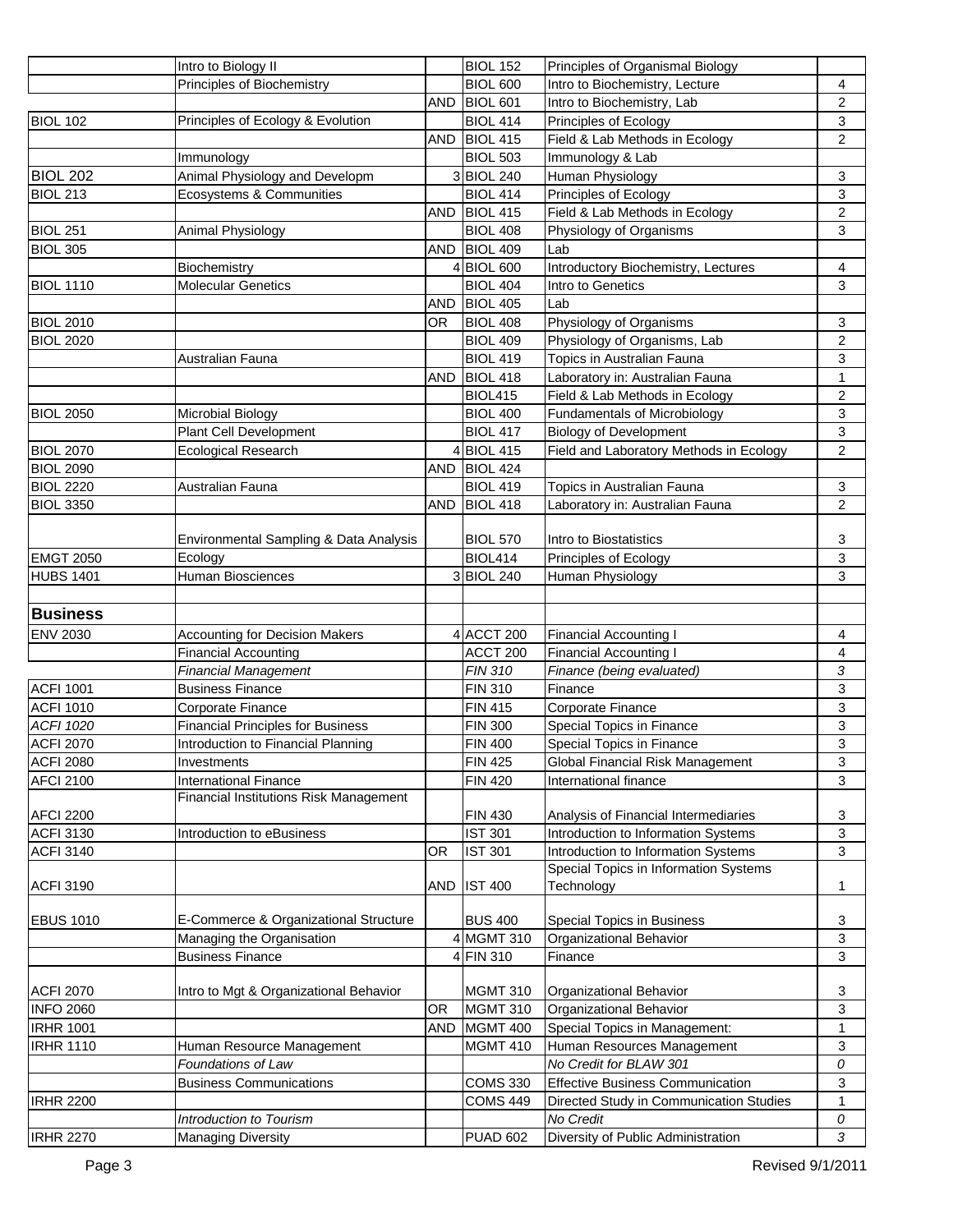| <b>IRHR 3035</b>  |                                |            | PUAD 693         | <b>Directed Readings</b>          |   |
|-------------------|--------------------------------|------------|------------------|-----------------------------------|---|
|                   |                                |            |                  | Management Science & Operations   |   |
|                   | <b>Operations Management</b>   |            | DSCI 310         | Management                        |   |
| LEGL 1001         | <b>Marketing Principles</b>    |            | MKTG 310         | Marketing                         | 3 |
| LEIS 1060         |                                | 0R         | MKTG 310         | Marketing                         |   |
| <b>MATH 2730</b>  |                                | <b>AND</b> | MKTG 400         | Special Topics in Marketing       |   |
| <b>IMKTG 1000</b> | <b>Consumer Behavior</b>       |            | <b>IMKTG 411</b> | Introduction to Consumer Behavior | 3 |
|                   | Marketing Research             |            | MKTG 415         | <b>Marketing Research</b>         | 3 |
|                   | Advertising & Promotions Mgmt  |            | MKTG 400         | Special Topics in Marketing       | 3 |
| <b>IMKTG 2000</b> | Product and Brand Mgmt         |            | MKTG 430         | New Product Mgmt                  | 3 |
| <b>IMKTG 2010</b> | <b>Principles of Marketing</b> |            | 4 MKTG 310       | Marketing                         | 3 |
| <b>IMKTG 2020</b> | <b>Business Ventuing</b>       |            | <b>BUS 300</b>   | Special Topics in Business        | 3 |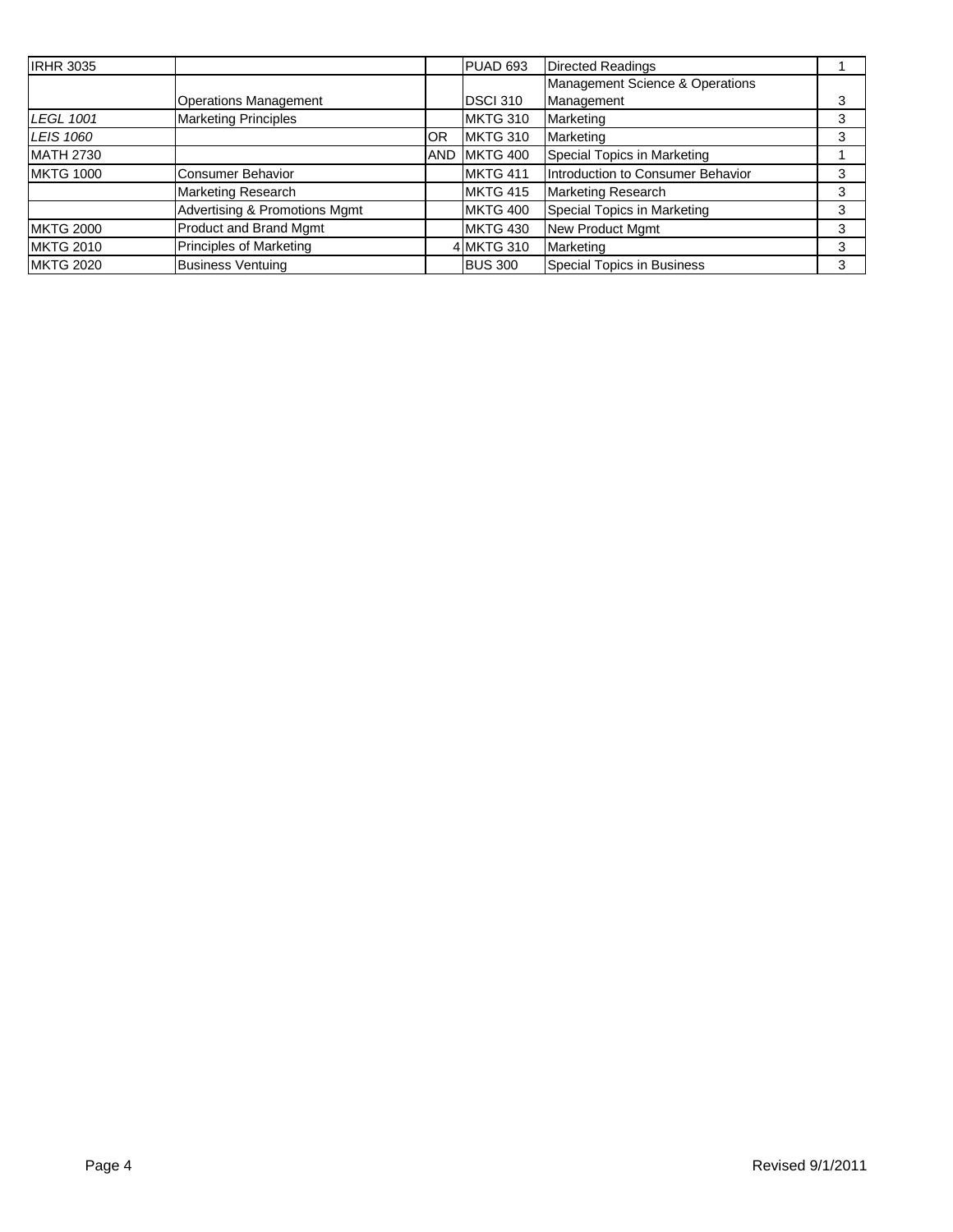| <b>MKTG 2030</b>      | <b>Principles of Marketing</b>         |            | 4 MKTG 310          | Marketing                                        | 3              |
|-----------------------|----------------------------------------|------------|---------------------|--------------------------------------------------|----------------|
| <b>MKTG 2100</b>      | <b>Strategic Mktg Mgmt</b>             |            | <b>MKTG 400</b>     | Special Topics in Marketing                      | 3              |
| <b>MKTG 2260</b>      | <b>Relationship Marketing Mgmt</b>     |            | <b>MKTG 440</b>     | <b>Global Marketing</b>                          | 3              |
|                       | <b>Business Ventuing</b>               |            | <b>BUS 300</b>      | <b>Topics in Business</b>                        | 4              |
|                       | Services Marketing                     |            | <b>MKTG 400</b>     | Special Topics in Marketing                      | 3              |
| <b>MKTG 3000</b>      | <b>International Marketing</b>         |            | <b>MKTG 440</b>     | <b>Global Marketing</b>                          | 3              |
| <b>STAT 105</b>       | <b>Stats for Business</b>              |            |                     | No Transfer as DSCI 301                          |                |
|                       |                                        |            |                     |                                                  |                |
| <b>Chemistry</b>      |                                        |            |                     |                                                  |                |
| <b>CHEM 1010</b>      | Chemistry                              |            | CHEM 188            | Foundations of Chemistry II                      |                |
|                       | Physical Chemistry (Including Lab)     |            | <b>CHEM 646</b>     | Introduction to Physical Chemistry               |                |
|                       |                                        | <b>AND</b> | CHEM 647            | Lab                                              |                |
| <b>CHEM 102</b>       | Intro to Chemistry I                   |            | <b>CHEM 125</b>     | <b>College Chemistry</b>                         | $\sqrt{5}$     |
| <b>CHEM 1020</b>      | Introductory Chemistry II              |            | CHEM 188            | Foundations of Chemistry II                      |                |
|                       |                                        |            |                     |                                                  |                |
| <b>Communications</b> |                                        |            |                     |                                                  |                |
|                       |                                        |            |                     |                                                  |                |
|                       | Intro to Gender Studies                |            | <b>COMS 440</b>     | <b>Communication &amp; Gender</b>                |                |
|                       |                                        |            | <b>COMS 499</b>     | <b>Directed Study</b>                            |                |
|                       | Communication and Culture              |            | <b>COMS 547</b>     | <b>Communication &amp; Culture</b>               |                |
|                       |                                        | <b>AND</b> | COMS 499            | <b>Directed Study</b>                            | $\mathbf{1}$   |
|                       | <b>Digital Communications</b>          |            | <b>COMS 620</b>     | <b>COMS &amp; New Technology</b>                 | $\overline{3}$ |
| <b>GEND 1020</b>      | Intro to Communications Studies        |            | 4 COMS 150          | Personal Communication                           | $\overline{3}$ |
|                       |                                        | 0R         | <b>COMS 620</b>     | Communications & New Technology                  | $\mathbf 3$    |
| <b>SOCA 1100</b>      |                                        | <b>AND</b> | COMS <sub>499</sub> | <b>Directed Study</b>                            | $\mathbf{1}$   |
| <b>CMNS 1000</b>      |                                        | OR         | <b>COMS 104</b>     | Introduction ot Communication Studies            | $\mathsf 3$    |
|                       |                                        | <b>AND</b> | COMS 499            | Directed Study in Communication Studies          | $\mathbf{1}$   |
|                       | Introduction to Public Relations Prac. |            | 3 JOUR 409          | Topics in Journalism: Intro. to Public Relations | $\mathbf 3$    |
|                       | <b>Introduction to Media Studies</b>   |            | 4 COMS 246          | Introduction to Intercultural Communications     | $\mathbf 3$    |
|                       |                                        | <b>AND</b> | COMS <sub>499</sub> | Directed Studies in Communication Studies        | $\mathbf{1}$   |
| <b>CMNS 1110</b>      | Intro to Communications Studies        |            | 3 COMS 310          | Intro to Organizational COMS                     | $\overline{3}$ |
| <b>CMNS 1290</b>      |                                        | OR         | <b>COMS 335</b>     | Rhetoric, Politics, and the Mass Media           | $\mathbf{3}$   |
|                       |                                        | <b>AND</b> | <b>COMS 499</b>     | Directed Studies in Communication Studies        | $\mathbf{1}$   |
|                       |                                        |            |                     |                                                  |                |
| <b>CMNS 3320</b>      |                                        | OR         | <b>COMS 499</b>     | Directed Study in Communication Studies          | $\mathbf{1}$   |
|                       |                                        |            | <b>COMS 620</b>     | Communication and New Technology                 | $\mathbf{3}$   |
|                       | Communication and Culture              |            | <b>COMS 246</b>     | Intro to Intercultural Communication             | $\overline{3}$ |
|                       |                                        | AND        | COMS 499            | <b>Directed Study</b>                            | $\mathbf{1}$   |
|                       | <b>Communication and Culture</b>       |            | <b>COMS 547</b>     | <b>Communication and Culture</b>                 | $\mathbf{3}$   |
| <b>CMNS 3320</b>      | <b>International Media Studies</b>     |            | 3 COMS 246          | Intro to Intercultural Communication             | ω              |
| <b>CULT 1050</b>      |                                        | <b>AND</b> | COMS <sub>499</sub> | Directed Study in Communication Studies          | $\mathbf{1}$   |
|                       |                                        | OR.        | <b>COMS 246</b>     | Intro to Intercultural Communication             | $\mathsf 3$    |
| <b>CULT 1100</b>      |                                        | AND        | COMS 499            | Directed Study in Communication Studies          | $\mathbf{1}$   |
|                       | Media Structures & Practices           |            | 4 COMS 335          | Rhetoric, Politics, and the Mass Media           | $\mathbf{3}$   |
|                       |                                        |            |                     |                                                  |                |
|                       |                                        | <b>AND</b> | COMS 499            | Directed Studies in Communication Studies        |                |
|                       |                                        |            |                     |                                                  |                |
|                       |                                        |            |                     |                                                  |                |
|                       |                                        |            |                     |                                                  |                |
| <b>Design</b>         |                                        |            |                     |                                                  |                |
|                       | Visual Comm Major Skills I             |            | <b>VISC 414</b>     | Graphic Design II                                |                |
|                       | Intro to Photomedia I                  |            | <b>ABDS 200</b>     | Photo I                                          |                |
| <b>AART 1310</b>      |                                        | OR.        | <b>ABDS 202</b>     | Photo I                                          | $\mathbf{3}$   |
|                       | Observational & Expressive Drawing     |            | <b>ABDS 101</b>     | Drawing I                                        |                |
| <b>AART 3790</b>      | <b>Environmental Design</b>            |            | <b>ABDS 560</b>     | Topics in Graphics                               |                |
| <b>ART 1310</b>       | <b>Graphics III</b>                    |            | <b>ABDS 560</b>     | Topics in Graphics                               |                |
| <b>DESN 2130</b>      | Photography I                          |            | <b>ABDS 202</b>     | Photography I                                    |                |
| <b>AART 3350</b>      | Colour/Studio Photomedia               |            | 4 ABDS 302          | Photography II                                   | $\mathsf 3$    |
| <b>AART 1400</b>      | See other for more course equiv        | OR         | <b>ABDS 202</b>     | Photo I                                          | $\mathbf{3}$   |
| <b>DESN 293</b>       |                                        | <b>AND</b> | <b>VISC 414</b>     | <b>Graphic Design II</b>                         | $\overline{a}$ |
| <b>DESN 2260</b>      | Design for Digital Media               |            | <b>ADS 580</b>      | Special Problems in Design                       |                |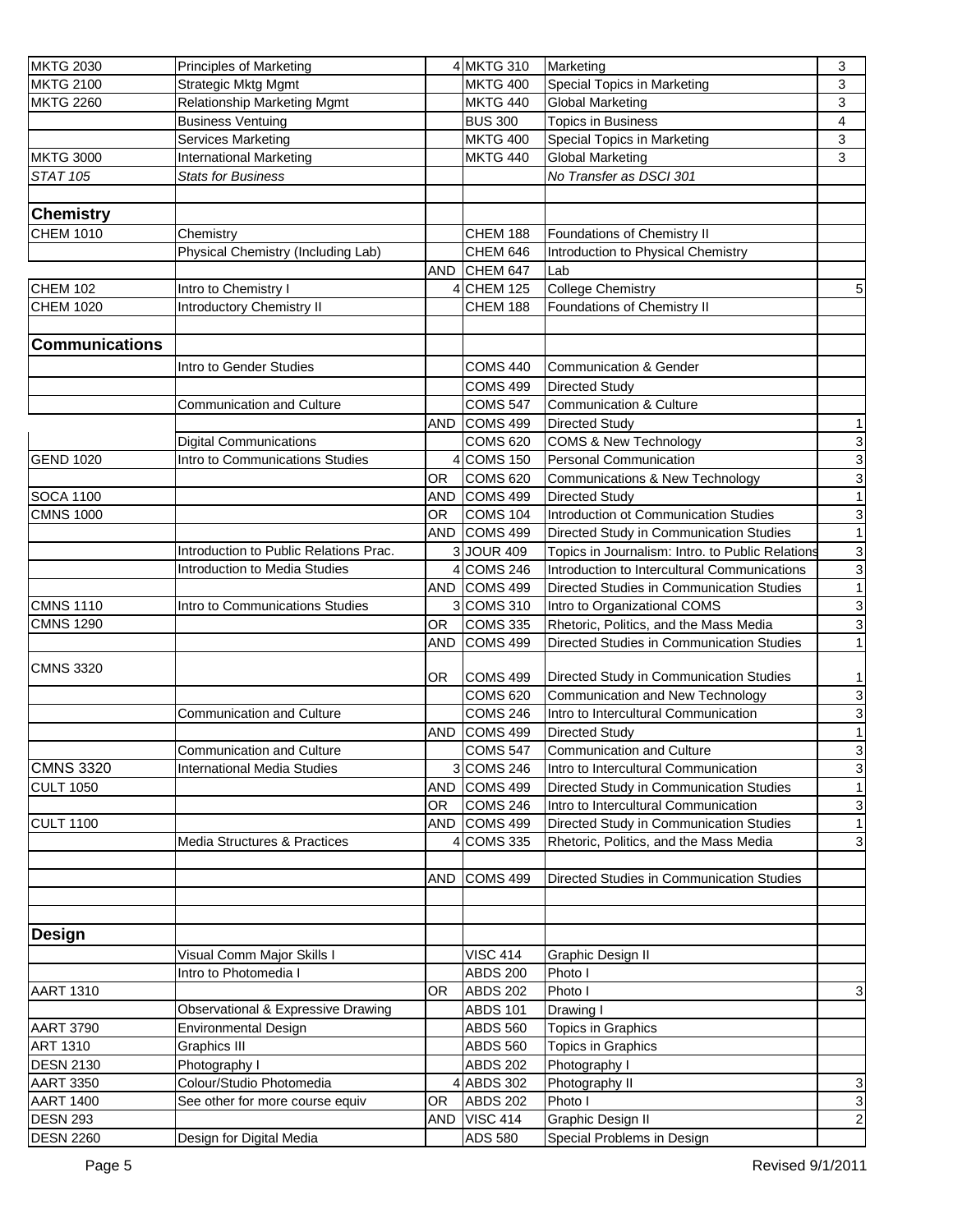| <b>DESN 246</b>    | Visual Comm Tech II                       |            | <b>ADS 580</b>  | Special Problems in Design                 | $\overline{2}$ |
|--------------------|-------------------------------------------|------------|-----------------|--------------------------------------------|----------------|
|                    | Digital Photomedia                        |            | 4 ADS 580       | Special Problems in Design                 | $\vert$        |
| <b>AART 3470</b>   |                                           |            | AND ADS 580     | Special Problems in Design                 | 1              |
| <b>AART 3470</b>   |                                           | <b>AND</b> | <b>ADS 580</b>  | Special Problems in Design                 | 1              |
| <b>AART 3420</b>   | Applied Photomedia                        |            | <b>ADS 580</b>  | Special Problems in Design                 | $\overline{4}$ |
| <b>AART 3440</b>   | <b>Traditional Photomedia</b>             |            | <b>ADS 580</b>  | Special Problems in Design                 | $\overline{4}$ |
| <b>AART 3450</b>   | 3-D Art: Process & Practice               |            | <b>CER 131</b>  | Intro to Ceramics                          | $\mathbf{3}$   |
|                    |                                           |            |                 |                                            |                |
| Economics          |                                           |            |                 |                                            |                |
|                    |                                           |            |                 |                                            |                |
|                    | Microeconomics Business Decisions         |            | 4 ECON 142      | Principles of Microeconomics               | 3              |
| <b>CULT 2130</b>   | Microeconomics I                          |            | <b>ECON 142</b> | Principles of Microeconomics               | $\frac{1}{3}$  |
|                    | Macroeconomics I                          |            | <b>ECON 144</b> | Macroeconomics                             |                |
|                    |                                           | 0R         | <b>ECON 522</b> | Macroeconomics                             |                |
| <b>ECON 1001</b>   |                                           | <b>OR</b>  |                 |                                            |                |
| <b>ECON 1100</b>   |                                           |            | <b>ECON 144</b> | Principles of Microeconomics               | $\mathbf{3}$   |
| <b>ECON 1110</b>   |                                           | <b>AND</b> | ECON 496        | Research in Economics                      | 1              |
|                    | <b>Basic Economics and Quantitative</b>   |            |                 |                                            |                |
|                    | Analysis                                  |            | <b>ECON 715</b> | <b>Elementary Economics</b>                | $\frac{3}{3}$  |
|                    | <b>Business Economics</b>                 |            | <b>ECON 310</b> | <b>Topics: Applied Economics</b>           |                |
|                    |                                           | 0R         | <b>ECON 450</b> | Study Abroad Topics in: Business Economics | $\vert$        |
|                    |                                           |            |                 | Study Abroad Topics in: International      |                |
|                    | <b>International Business Environment</b> |            | 4 ECON 250      | <b>Business Environment</b>                | 4              |
| <b>ECON 1130</b>   | Intro to Trade & Finance                  |            | <b>ECON 605</b> | Intl Finance                               |                |
| <b>ECON 2390</b>   |                                           | <b>AND</b> | ECON 496        | Research in Economics                      | $\frac{3}{1}$  |
|                    |                                           |            |                 | Study Abroad Topics in: Int'l Trade and    |                |
|                    |                                           | OR.        | ECON 450        | Finance                                    | 4              |
| <b>ECON 2470</b>   | <b>Environmental Economics</b>            |            | <b>ECON 550</b> | <b>Environmental Economics</b>             | $\overline{3}$ |
| <b>ECON 2520</b>   |                                           | <b>OR</b>  |                 |                                            |                |
|                    |                                           |            | <b>EVRN 550</b> | <b>Environmental Economics</b>             | $\mathbf{3}$   |
|                    |                                           | <b>AND</b> | EVRN 420        | Seminar in EVRN Studies                    | $\overline{1}$ |
| <b>ECON 3320</b>   |                                           | <b>OR</b>  | <b>ECON 600</b> | Money and Banking                          | $\mathbf{3}$   |
|                    |                                           |            |                 |                                            |                |
|                    |                                           | AND        | ECON 450        | Study Abroad Topics in: Money and Banking  | 1              |
|                    | Microeconomics III                        |            | <b>ECON 564</b> | <b>Topics: Applied Economics</b>           | $\overline{3}$ |
|                    |                                           |            |                 |                                            |                |
|                    |                                           |            |                 |                                            |                |
|                    | Teachers & the Teaching Process           |            | EDUC U          | Teachers & the Teaching Process            |                |
| <b>ECON 3600</b>   | Education I - Part 2                      |            | EDUC U          | <b>Education I</b>                         |                |
|                    | Math Education I                          |            | <b>MATH 109</b> | Math for Elementary Teachers I             |                |
|                    |                                           |            |                 |                                            |                |
| <b>Education</b>   |                                           | AND        | <b>MATH 110</b> | Math for Elementary Teachers II            |                |
| <b>EDTE 112</b>    | <b>Math Education Elective II</b>         |            | T&L 497         | <b>Idependent Study</b>                    |                |
| <b>EDUC 102</b>    |                                           |            |                 |                                            |                |
| <b>EDUM 201</b>    |                                           |            |                 |                                            |                |
|                    |                                           |            |                 |                                            |                |
| <b>Engineering</b> | <b>Heat Transfer</b>                      |            | 4 ME 412        | <b>Thermal Systems</b>                     | 3              |
| <b>CHEE 369</b>    | Green Engineering                         |            | 4 ARCE 390      | <b>Special Problems</b>                    | $\mathbf{3}$   |
|                    |                                           |            |                 | Topics in Chemical and Petroleum           |                |
| CHEE 390           | Particle Processing                       |            | 4 CPE 715       | Engineering                                | $\overline{a}$ |
|                    | Thermodynamics                            |            | 4 CPE 221       | <b>Basic Engineering Thermodynamics</b>    | $\overline{3}$ |
| CHEE 2691          |                                           | OR         | ME 312          | <b>Basic Engineering Thermodynamics</b>    | $\overline{3}$ |
| CHEE 2931          | <b>Environmental Engineering I</b>        |            | <b>CE 477</b>   | Intro to Environmental Engineering         | $\overline{3}$ |
| <b>CHEE 2940</b>   |                                           | OR         | <b>CE 490</b>   | Special Problems in Civil Engineering      |                |
| CHEE 3320          | <b>Civil Engineering Materials</b>        |            | <b>CE 412</b>   | <b>Structural Materials</b>                | $\mathbf{3}$   |
|                    |                                           | <b>AND</b> | CE 490          | <b>Special Problems</b>                    | $\overline{1}$ |
| <b>CIVL 141</b>    |                                           | OR.        | <b>CE 484</b>   | Material fo Transportation Facilities      |                |
|                    | <b>Fluid Mechanics</b>                    |            | CE 330          | <b>Fluid Mechanics</b>                     | $\frac{3}{4}$  |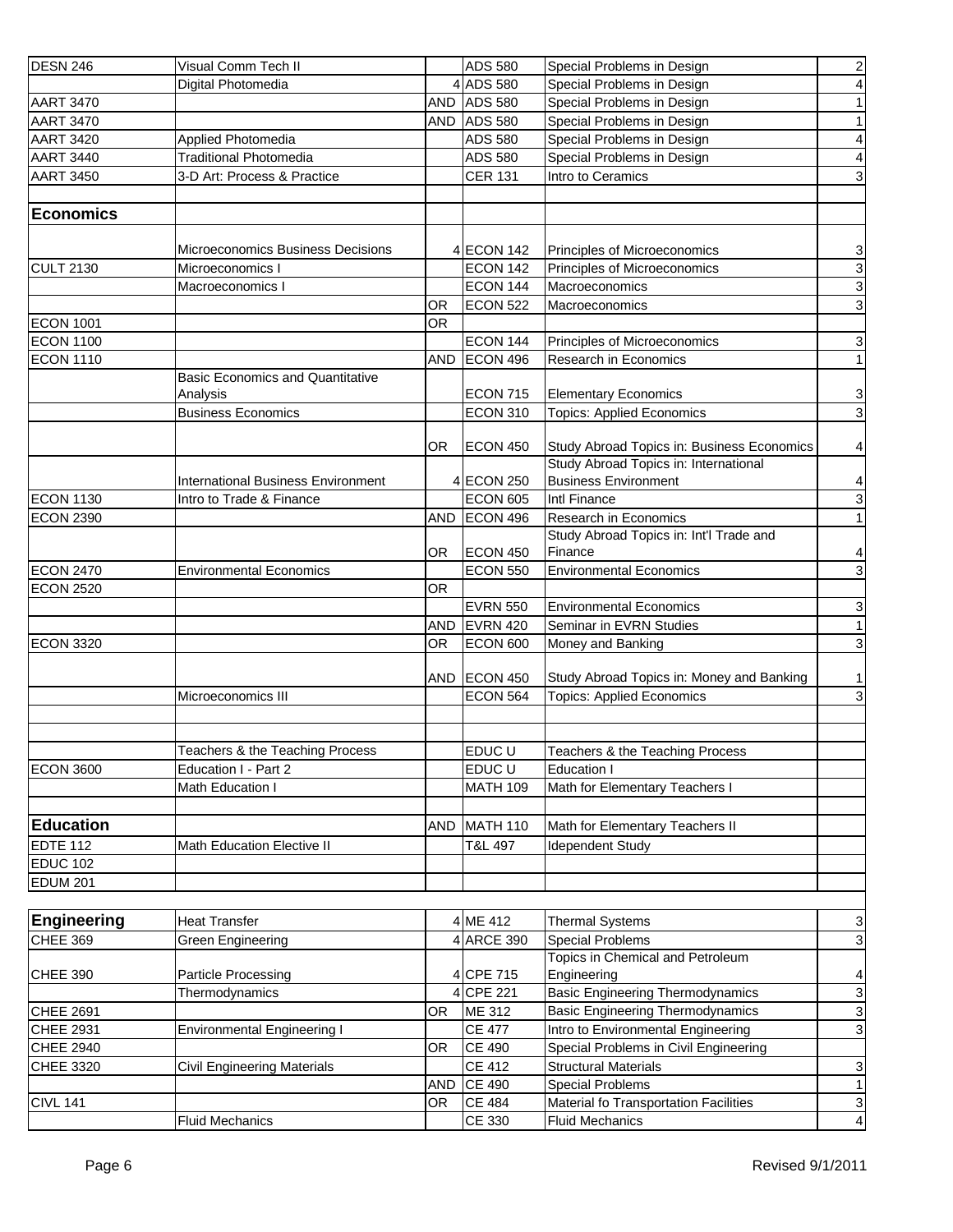| <b>CIVL 2240</b>                   | Theory of Structures II                                             |            | <b>CE 461</b>                      | <b>Structural Analysis</b>                      | $\overline{\mathbf{r}}$   |
|------------------------------------|---------------------------------------------------------------------|------------|------------------------------------|-------------------------------------------------|---------------------------|
|                                    | Theory of Structures I                                              |            | 4 CE 310                           | <b>Strength of Materials</b>                    | $\overline{4}$            |
|                                    | <b>Civil Engineering Materials</b>                                  |            | <b>CE 412</b>                      | <b>Structural Materials</b>                     |                           |
|                                    | <b>Fluid Mechanics</b>                                              |            | CE 330                             | <b>Fluid Mechanics</b>                          | دە                        |
| <b>CIVL 2280</b>                   | Theory of Structures 2                                              |            | 4 CE 461                           | <b>Structural Analysis</b>                      | $\overline{4}$            |
| <b>CIVL 2130</b>                   | Geomechanics                                                        |            | <b>CE 487</b>                      | Soil Mechanics                                  | $\vert$                   |
| <b>CIVL 2310</b>                   | Theory of Structures II                                             |            | 4 CE 461                           | <b>Structural Analysis</b>                      | $\overline{4}$            |
|                                    | <b>Environmental Process Tech</b>                                   |            | <b>CE 477</b>                      | Intro to Environmental Engineering              |                           |
|                                    |                                                                     |            |                                    | <b>Biological Principles of Environmental</b>   |                           |
|                                    | <b>Biochemical Engineering</b>                                      |            | <b>CE 773</b>                      | Engineering                                     |                           |
|                                    |                                                                     | <b>OR</b>  | CPE 656                            | Intro to Biomedical Engineering                 |                           |
| <b>CIVL 2310</b>                   | Foundation of Media Production                                      |            | 4 ARCE 390                         | Special Problems                                | 3                         |
|                                    | Intro to Programming & Numerical                                    |            |                                    | Numerical Analysis of Mechanical                |                           |
| <b>CIVL 3180</b>                   | Methods                                                             |            | ME 508                             | <b>Engineering Problems</b>                     | $\overline{3}$            |
| <b>CIVL 3180</b>                   | Database Systems                                                    |            | <b>EECS 647</b>                    | Intro to Database Systems                       | $\mathsf 3$               |
|                                    |                                                                     | <b>AND</b> | EECS 690                           | <b>Special Topics</b>                           | 1                         |
| <b>CMNS 1230</b>                   | Machine Intelligence                                                |            | <b>EECS 649</b>                    | Intro to Artificial Intelligence                | 3                         |
| <b>COMP 1070</b>                   |                                                                     | <b>AND</b> | EECS 690                           | <b>Special Topics</b>                           | 1                         |
| <b>COMP 3250</b>                   | <b>Electrical Engineering I</b>                                     |            | <b>EECS 211</b>                    | Circuits I                                      | $\ensuremath{\mathsf{3}}$ |
|                                    |                                                                     | <b>AND</b> | <b>EECS 399</b>                    | <b>Special Projects</b>                         | 1                         |
| <b>COMP 3330</b>                   | <b>Workshop Skills</b>                                              |            | 4 ARCE 390                         | <b>Special Problems</b>                         | $\mathbf{3}$              |
|                                    | Materials I                                                         |            | ME 306                             | <b>Science of Materials</b>                     | $\overline{3}$            |
| <b>ELEC 1300</b>                   | Dynamics I                                                          |            | <b>CE 300</b>                      | Dynamics                                        | $\mathbf 3$               |
|                                    |                                                                     | ΟR         | ME 321                             | Dynamics                                        |                           |
| <b>IDEA 2450</b>                   | <b>Fluid Mechanics I</b>                                            |            | ME 510                             | <b>Fluid Mechanics</b>                          |                           |
| MECH <sub>121</sub>                | Intro to Mechanics                                                  |            | 4 CE 301                           | <b>Statistics &amp; Dynamics</b>                | $\overline{5}$            |
| MECH <sub>131</sub>                | <b>Engineering Mechanics</b>                                        |            | 4 ME 311                           | <b>Mechanics of Materials</b>                   | $\overline{4}$            |
|                                    |                                                                     |            |                                    | Numerical Analysis of Mechanical                |                           |
|                                    | <b>Engineering Computations 2</b>                                   |            | 4 ME 508                           | <b>Engineering Problems</b>                     | $\mathbf{3}$              |
|                                    |                                                                     |            |                                    |                                                 |                           |
| <b>MECH 251</b>                    |                                                                     | AND        | ME 390                             | <b>Special Topics: Engineering Computations</b> | 1                         |
| <b>MECH 1350</b>                   | Thermofluids                                                        |            | 4 C&PE 221                         | <b>Basic Engineering Thermodynamics</b>         | 3                         |
| <b>MECH 2420</b>                   | Mechanical Engineering Design II                                    |            | <b>ME 420</b>                      | Mechanisms                                      |                           |
| <b>MECH 2450</b>                   | Applied Eng Thermodynamics                                          |            | 4 ME 312                           | <b>Basic Engineering Thermodynamics</b>         |                           |
| <b>MECH 4830</b>                   | <b>Engineering Economics Analysis</b>                               |            | 4 CMGT 357                         | <b>Engineering Economics</b>                    | <u>ვ</u><br>5             |
| <b>SURV 4720</b>                   | Land Valuation                                                      |            | $\overline{4}$ CE 490              | <b>Special Problems</b>                         |                           |
| <b>SURV 2340</b>                   | <b>Survey Computing</b>                                             |            | 4 CE 240                           | Surveying                                       | $\overline{3}$            |
|                                    |                                                                     |            |                                    |                                                 |                           |
|                                    |                                                                     |            |                                    |                                                 |                           |
| English                            | The Modern Novel                                                    |            | <b>ENGL 209</b>                    | Intro to Fiction                                |                           |
|                                    | Screenwriting (Drama)                                               |            | <b>ENGL 353</b>                    | Screenwriting                                   |                           |
|                                    |                                                                     | <b>AND</b> | ENGL 495                           | <b>Directed Studies</b>                         |                           |
|                                    |                                                                     |            | <b>ENGL 203</b>                    |                                                 |                           |
|                                    | The Age of Shakespeare<br><b>Creative Writing</b>                   |            |                                    | Composition & Lit: Shakespeare                  |                           |
| <b>CMNS 3180</b>                   |                                                                     |            | <b>ENGL 351</b>                    | <b>Fiction Writing I</b>                        |                           |
|                                    | Special Topics: Romance & Soc<br>Comtemporary Australian Literature |            | <b>ENGL 203</b>                    | <b>Composition &amp; Literature</b>             |                           |
| <b>ENGL 102</b><br><b>ENGL 105</b> | Renaissance Drama                                                   |            | <b>ENGL 324</b><br><b>ENGL 625</b> | Contemporary Authors<br>English Drama to 1642   |                           |
|                                    |                                                                     |            |                                    |                                                 |                           |
| ENGL 220<br>ENGL 230               | Romantic and Victorian                                              |            | 4ENGL 314<br><b>ENGL 203</b>       | Major British Writers after 1800                | 3                         |
|                                    | The Romantic Age                                                    |            |                                    | Topics in Reading & Writing                     |                           |
| ENGL 246                           | Australian Lit: Narratives of Identity                              |            | <b>ENGL 590</b>                    | Studies in Australian Lit                       | $\mathbf 3$               |
| ENGL 302<br><b>ENGL 1002</b>       |                                                                     | 0R         | <b>ENGL 203</b>                    |                                                 |                           |
|                                    |                                                                     |            |                                    | Topics in Reading & Writing                     | 3                         |
| <b>ENGL 1030</b>                   |                                                                     | <b>AND</b> | ENGL 495                           | Directed Study: Australian Lit                  | $\mathbf{1}$              |
| <b>ENGL 1040</b>                   |                                                                     |            |                                    | Individual Undergraduate Research               |                           |
|                                    | Australian Lit: Australian Popular Culture                          | <b>OR</b>  | 4 SOC 698<br><b>ENGL 203</b>       | Topics in Reading & Writing                     | 4                         |
|                                    | <b>Classics of World Literature</b>                                 |            |                                    |                                                 | 3                         |
|                                    |                                                                     |            | 3 ENGL 203                         | Topics in Reading & Writing                     | 3<br>3                    |
|                                    | <b>Creative Reading and Writing</b>                                 |            | 4 ENGL 203                         | Topics in Reading & Writing                     |                           |
| <b>ENGL 1040</b>                   |                                                                     | AND        | ENGL 495                           | Independent Study                               | 1                         |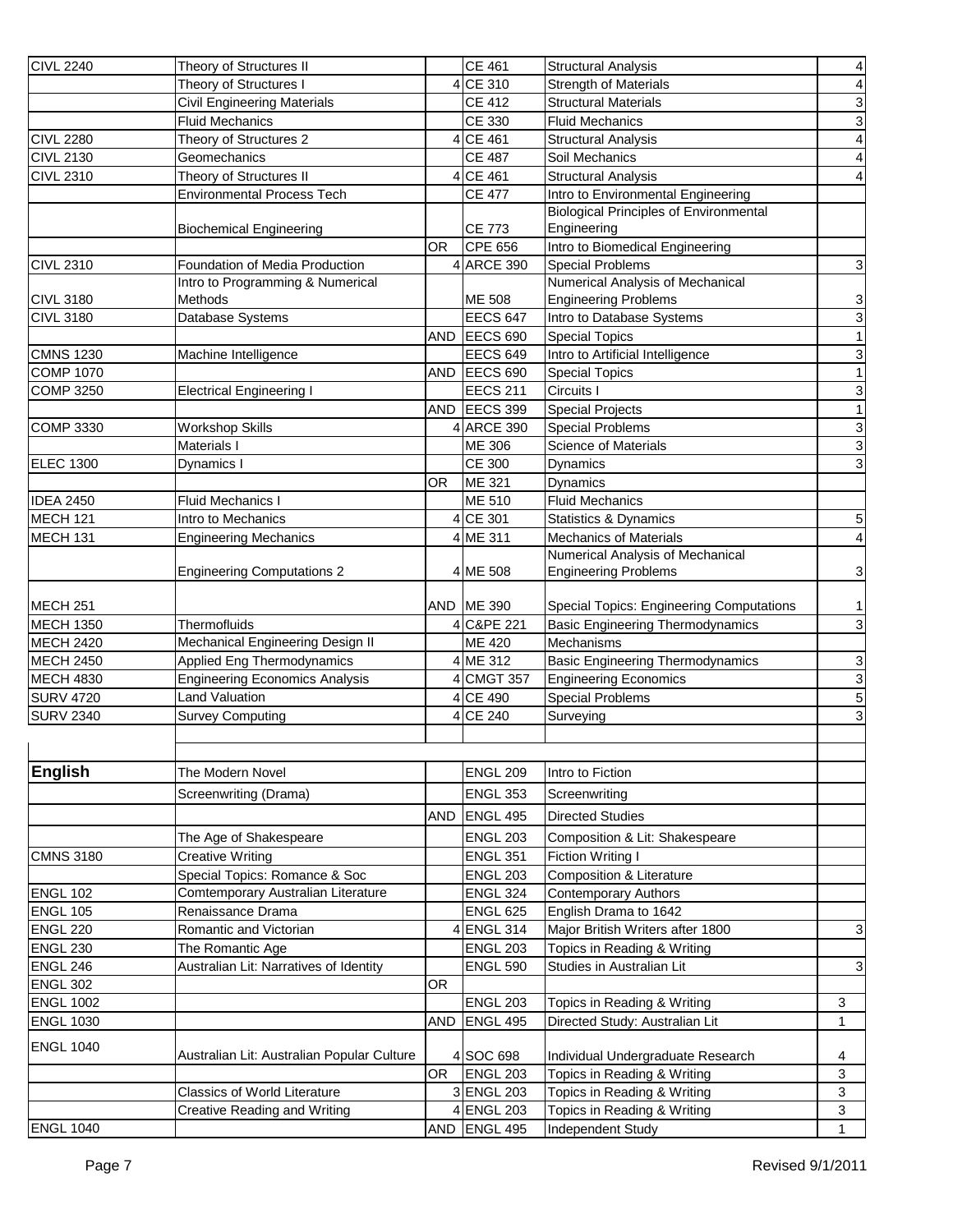|                                 | Intermediate Creative Writing I          |            | <b>ENGL 495</b>     | <b>Directed Study</b>                                                           | 3              |
|---------------------------------|------------------------------------------|------------|---------------------|---------------------------------------------------------------------------------|----------------|
| <b>ENGL 1101</b>                | Writing the Self                         |            | 4 ENGL 355          | Nonfiction Writing I                                                            | 3              |
| <b>ENGL 1201</b>                |                                          | <b>AND</b> | ENGL 495            | Directed Study: Nonfiction Writing I                                            | 1              |
|                                 | Modern World Literature                  |            | <b>ENGL 203</b>     | Topics in Reading & Writing                                                     | 3              |
| <b>ENGL 2201</b>                | 18th Century Fiction                     |            | <b>ENGL 648</b>     | 18th Century Britich Novel                                                      | 3              |
| <b>ENGL 3006</b>                |                                          |            |                     |                                                                                 |                |
|                                 |                                          |            |                     |                                                                                 |                |
| <b>Environmental Studies</b>    |                                          |            |                     |                                                                                 |                |
|                                 |                                          |            |                     | Topics in Environmental Studies: The                                            |                |
| <b>EMGT 1020</b>                | <b>The Sustainable Society</b>           |            | 4 EVRN 420          | <b>Sustainable Society</b>                                                      | 1              |
|                                 |                                          | <b>AND</b> | <b>GEOG 395</b>     | Environmental Issues of Australia                                               | $\mathbf 3$    |
|                                 |                                          |            |                     |                                                                                 |                |
|                                 |                                          |            |                     | Topics in Environmental Studies: Ecology &                                      |                |
|                                 | Australian Flora                         |            | <b>EVRN 420</b>     | Management of Australia Flora                                                   | 3              |
|                                 |                                          |            |                     |                                                                                 |                |
|                                 |                                          |            |                     | Topics in Environmental Studies: Ecology &                                      |                |
|                                 |                                          |            | <b>EVRN 420</b>     | Management of Australia Flora                                                   | 1              |
| <b>EMGT 2020</b>                | <b>Environmental Values &amp; Ethics</b> |            | EVRN 420            | Seminar in Environmental Studies                                                | $\frac{3}{1}$  |
|                                 |                                          | AND        | PHIL 380            | <b>Environmental Ethics</b>                                                     |                |
|                                 |                                          |            |                     | Topics in Environmental Studies: Energy and                                     |                |
| <b>EMGT 2040</b>                | Energy & the Environment                 |            | 4 EVRN 420          | the Environment<br>Topics in Environmental Studies: Energy and                  | $\mathbf{3}$   |
|                                 |                                          |            | AND EVRN 420        | the Environment                                                                 | 1              |
| <b>ENVS 1020</b>                | <b>Outback Discovery</b>                 |            | <b>EVRN 420</b>     | Seminar in Environmental Studies                                                |                |
|                                 |                                          |            |                     |                                                                                 |                |
| <b>ENVS 2040</b>                |                                          |            |                     |                                                                                 |                |
|                                 | 3-D Art: Process & Practice              |            | 4 SCUL 253          | Sculpture I                                                                     | 3              |
|                                 |                                          | OR.        | PHMD 110            | Introduction to Conventional Photography                                        | $\overline{3}$ |
|                                 | <b>Interdisciplinary Painting</b>        |            | 4 PNTG 364          | Painting II                                                                     | $\mathsf 3$    |
|                                 |                                          | <b>AND</b> | PNTG 366            | Special Topics in Painting                                                      | 1              |
| <b>AART 3220</b>                |                                          |            |                     |                                                                                 |                |
| <b>FINA 151</b>                 |                                          |            |                     |                                                                                 |                |
|                                 | The Environment                          |            | <b>GEOL 103</b>     | <b>Geology Fundaments Lab</b>                                                   |                |
|                                 |                                          |            | <b>GEOL 351</b>     | <b>Environmental Geology</b>                                                    |                |
|                                 |                                          |            |                     |                                                                                 |                |
| <b>Film &amp; Media Studies</b> |                                          |            |                     |                                                                                 |                |
|                                 |                                          |            |                     |                                                                                 |                |
|                                 | Acting I                                 |            | TH&F 105            | Improvisation                                                                   | $\mathbf{3}$   |
| <b>DRAM 270</b>                 |                                          | <b>AND</b> | TH&F 302            | Undergrad Seminar in Acting                                                     | 1              |
|                                 | Acting II                                |            | TH&F 206            | Acting II                                                                       |                |
| <b>DRAM 2700</b>                |                                          | AND        | <b>TH&amp;F 499</b> | <b>Directed Study</b>                                                           | 1              |
|                                 | Intro to Film History                    |            | TH&F 283            | Theatre & Film                                                                  | $\mathbf{3}$   |
|                                 |                                          | <b>AND</b> | TH&F 499            | Individual Study in TH&F                                                        | 1              |
| <b>DRAM 2710</b>                | Australian Cinema                        |            | <b>TH&amp;F 302</b> | Undergrad Seminar in Australian Cinema                                          |                |
|                                 | The Contemporary Cinema                  |            | <b>TH&amp;F 204</b> | <b>Study Abroad Topics</b>                                                      | $\vert$        |
| <b>FILM 102</b>                 |                                          | <b>OR</b>  | <b>COMS 620</b>     | Communication and New Technology                                                | $\mathbf{3}$   |
|                                 |                                          | <b>AND</b> | <b>COMS 499</b>     | Directed Study in Communication Studies                                         | 1              |
| <b>FILM 202</b>                 | Intro to Film Studies                    |            | <b>TH&amp;F 283</b> | Intro to the Film Medium                                                        | $\mathbf{3}$   |
| <b>FILM 1002</b>                |                                          | <b>AND</b> | <b>TH&amp;F 499</b> | <b>Directed Study</b>                                                           | 1              |
|                                 | The Australian Cinema                    |            | <b>TH&amp;F 302</b> | Undergraduate Seminar                                                           | $\mathbf{3}$   |
|                                 |                                          | <b>AND</b> | <b>TH&amp;F 499</b> | <b>Directed Study</b>                                                           | 1              |
|                                 |                                          |            |                     | Study Abroad Topics in: Teen                                                    |                |
| <b>FILM 1010</b>                | Teen Cinema and Television               |            | <b>TH&amp;F 304</b> | Cinema & Television                                                             | $\vert$        |
|                                 |                                          |            |                     |                                                                                 |                |
| <b>FILM 3020</b>                | <b>Animation Studies</b>                 |            | <b>TH&amp;F 304</b> | Study Abroad Topics in: Animation Studies<br>Film Theory/Criticism 1960-present | $\vert$        |
|                                 | <b>Audience Studies</b>                  |            | <b>TH &amp;F584</b> |                                                                                 | $\mathbf{3}$   |
|                                 | Philosophy & Film                        |            | <b>TH&amp;F 380</b> | Amer Pop Culture: 1980's                                                        | $\mathbf{3}$   |
| <b>FILM 3002</b>                |                                          | <b>AND</b> | <b>TH&amp;F 499</b> | <b>Directed Study</b>                                                           | 1              |
| <b>FILM 3210</b>                |                                          | <b>OR</b>  | <b>TH&amp;F 583</b> | Film Theory                                                                     | $\mathbf{3}$   |
| <b>CMNS 260</b>                 |                                          |            |                     |                                                                                 |                |
| <b>PHIL 3120</b>                |                                          | AND        | <b>TH&amp;F 304</b> | Study Abroad Topics in: Film Theory                                             | 1              |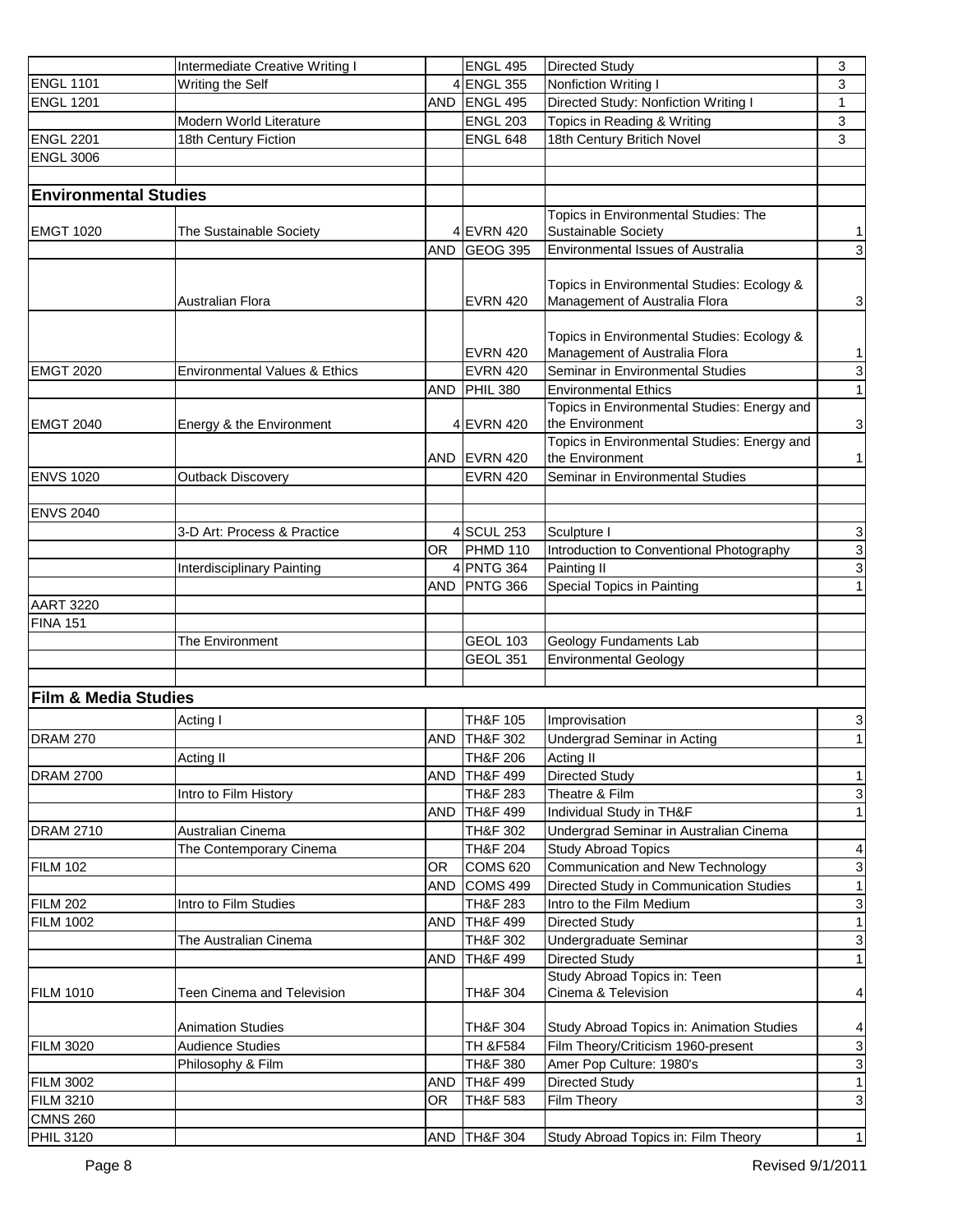| Geography<br><b>GEOL 101</b><br>GEOG 104<br>Principles of Physical Geography<br>$\ensuremath{\mathsf{3}}$<br>Intro to Physical Geography<br>GEOG 105<br>$\sqrt{2}$<br><b>AND</b><br>Physical Geography Lab<br>Intro to Human Geography<br><b>GEOG 102</b><br>Principles of Human Geography<br>$\mathbf{3}$<br>GEOG 100<br>Global Poverty and Development<br>World Regional Geography<br>ω<br><b>GEOG 101</b><br><b>GEOG 150</b><br>Environment, Culture, and Society<br>OR<br>1<br>EVRN 200<br><b>Study Abroad Topics</b><br><b>AND</b><br>$\frac{3}{1}$<br><b>GEOG 104</b><br>Principles of Physical Geography<br><b>GEOG 102</b><br>Earth's Dynamic Systems<br><b>GEOG 1030</b><br><b>GEOG 377</b><br>Urban Geography<br>Cities & Religions<br>Special Topics in GEOG<br>GEOG 498<br><b>AND</b><br>1<br><b>GEOG 399</b><br><b>Topics in Regional Studies</b><br><b>OR</b><br>$\overline{3}$<br>GEOG 557<br><b>Cities and Development</b><br><b>GEOS 1040</b><br>AND<br>$\overline{4}$<br><b>GEOG 2080</b><br>GEOG 379<br>Topics in Cultural Geography<br>Geographies of Development<br>Principles of Geographic Information<br>Systems<br>GIS and Remote Sensing<br>4GEOG 358<br>$\overline{a}$<br>5<br>5GEOL 791<br>Advanced Topics in Geology: Basin Analysis<br><b>Basin Analysis</b><br><b>GEOG 2130</b><br>GEOG 2161<br>4 HIST 510<br>1<br>Australia in the 20th Century<br>Topics in Australia<br><b>GEOS 3150</b><br><b>HIST 401</b><br><b>AND</b><br>3<br>Case Studies in Australia<br>$\mathbf{3}$<br>HIST <sub>510</sub><br>OR.<br>Topics in Australia<br><b>History</b><br><b>ECIV 104</b><br><b>East Asian Civilizations</b><br>Eastern China<br><b>HIST 102</b><br>HIST 118<br>OR<br>China and Japan<br>Recent European History (1870-Present)<br>Modern Europe<br><b>HIST 527</b><br>The Australian Experience<br>History of Australia<br><b>HIST 101</b><br>Australia Foreign Relations: Australia &<br>Asia<br>Intro to History: Asian History<br><b>HIST 103</b><br><b>HIST 101</b><br><b>HIST 510</b><br>Topics in the Millennium<br>Millennium<br><b>HIST 106</b><br>Modern China<br>Modern China<br><b>HIST 586</b><br><b>HIST 109</b><br><b>Australian Foreign Relations</b><br><b>HIST 101</b><br>Intro to History: Asian History<br><b>HIST 221</b><br>History of Sport in Australia<br>HIST <sub>510</sub><br>Topics in:<br>$\mathsf 3$<br>$\overline{3}$<br><b>HIST 262</b><br>Foundations of Australian Society<br><b>HIST 401</b><br>Case Studies in Australia<br>$\mathbf{1}$<br><b>HIST 312</b><br>HIST <sub>492</sub><br>Readings in Australia<br><b>AND</b><br><b>HIST 321</b><br>3<br><b>OR</b><br>HIST <sub>101</sub><br>Intro to History: Australia<br><b>HIST 349</b><br><b>HIST 401</b><br><b>AND</b><br>Case Studies in Australia<br>$\overline{a}$<br>$\overline{\mathbf{A}}$<br><b>HIST 1010</b><br><b>HIST 250</b><br>OR<br>Study Abroad Topics in: Australian History<br>$\overline{4}$<br>Study Abroad in History<br><b>HIST 250</b><br>Australia in the 20th Century<br>Study Abroad Topics in: Australia in the 20th<br>$\mathbf{3}$<br>HIST <sub>450</sub><br>Century<br>OR.<br>Modern China<br>Intro to Modern East Asia<br><b>EALC 584</b><br>Study Abroad Topisc in: Medieval & Early<br>3 HIST 250<br>Modern Europe<br>$\mathbf{3}$<br>Medieval & Early Modern Europe<br>Study Abroad Topics in: The Australian<br>Experience<br>$\vert$<br><b>HIST 1020</b><br>The Australian Experience<br><b>HIST 250</b><br>HIST <sub>250</sub><br>$\vert$<br>OR.<br>Study Abroad Topics in: Australian History<br>Study Abroad Topics in: The Australian<br>$\vert 4 \vert$<br><b>HIST 1030</b><br>OR.<br>HIST <sub>450</sub><br>Experience<br>Stude Abroad Topics in: Modern European<br>$\mathsf 3$<br><b>HIST 1050</b><br>4 HIST 450<br>History<br>Modern European History<br><b>HIST 1051</b><br>The World in the 20th C.<br><b>HIST 250</b><br>Study Abroad in History<br>$\vert$<br>$\mathbf{3}$<br>Study Abroad in History<br>American History After Civil War<br><b>HIST 250</b><br>Study Abroad Topics in History: History, War,<br>and Film<br>History, War, and Film<br>4 HIST 450<br>$\vert$<br>Study Abroad Topics in: History of Australian<br>Foreign Relations; Australia & the Great<br>Foreign Rel: Australia & the Great<br><b>HIST 1060</b><br>Powers<br>4 HIST 450<br>Powers<br>$\overline{3}$<br>$\overline{3}$<br><b>HIST 510</b><br>Her & Witching in the Medieval World<br>Topics: Heresy & Witchcraft |                  |  |  |  |
|-------------------------------------------------------------------------------------------------------------------------------------------------------------------------------------------------------------------------------------------------------------------------------------------------------------------------------------------------------------------------------------------------------------------------------------------------------------------------------------------------------------------------------------------------------------------------------------------------------------------------------------------------------------------------------------------------------------------------------------------------------------------------------------------------------------------------------------------------------------------------------------------------------------------------------------------------------------------------------------------------------------------------------------------------------------------------------------------------------------------------------------------------------------------------------------------------------------------------------------------------------------------------------------------------------------------------------------------------------------------------------------------------------------------------------------------------------------------------------------------------------------------------------------------------------------------------------------------------------------------------------------------------------------------------------------------------------------------------------------------------------------------------------------------------------------------------------------------------------------------------------------------------------------------------------------------------------------------------------------------------------------------------------------------------------------------------------------------------------------------------------------------------------------------------------------------------------------------------------------------------------------------------------------------------------------------------------------------------------------------------------------------------------------------------------------------------------------------------------------------------------------------------------------------------------------------------------------------------------------------------------------------------------------------------------------------------------------------------------------------------------------------------------------------------------------------------------------------------------------------------------------------------------------------------------------------------------------------------------------------------------------------------------------------------------------------------------------------------------------------------------------------------------------------------------------------------------------------------------------------------------------------------------------------------------------------------------------------------------------------------------------------------------------------------------------------------------------------------------------------------------------------------------------------------------------------------------------------------------------------------------------------------------------------------------------------------------------------------------------------------------------------------------------------------------------------------------------------------------------------------------------------------------------------------------------------------------------------------------------------------------------------------------------------------------------------------------------------------------------------------------------------------------------------------------------------------------------------------------------------------------------------------------------------------------------------------------------------------------------------------------------------------------------------------------------------------------------------------|------------------|--|--|--|
|                                                                                                                                                                                                                                                                                                                                                                                                                                                                                                                                                                                                                                                                                                                                                                                                                                                                                                                                                                                                                                                                                                                                                                                                                                                                                                                                                                                                                                                                                                                                                                                                                                                                                                                                                                                                                                                                                                                                                                                                                                                                                                                                                                                                                                                                                                                                                                                                                                                                                                                                                                                                                                                                                                                                                                                                                                                                                                                                                                                                                                                                                                                                                                                                                                                                                                                                                                                                                                                                                                                                                                                                                                                                                                                                                                                                                                                                                                                                                                                                                                                                                                                                                                                                                                                                                                                                                                                                                                                                         |                  |  |  |  |
|                                                                                                                                                                                                                                                                                                                                                                                                                                                                                                                                                                                                                                                                                                                                                                                                                                                                                                                                                                                                                                                                                                                                                                                                                                                                                                                                                                                                                                                                                                                                                                                                                                                                                                                                                                                                                                                                                                                                                                                                                                                                                                                                                                                                                                                                                                                                                                                                                                                                                                                                                                                                                                                                                                                                                                                                                                                                                                                                                                                                                                                                                                                                                                                                                                                                                                                                                                                                                                                                                                                                                                                                                                                                                                                                                                                                                                                                                                                                                                                                                                                                                                                                                                                                                                                                                                                                                                                                                                                                         |                  |  |  |  |
|                                                                                                                                                                                                                                                                                                                                                                                                                                                                                                                                                                                                                                                                                                                                                                                                                                                                                                                                                                                                                                                                                                                                                                                                                                                                                                                                                                                                                                                                                                                                                                                                                                                                                                                                                                                                                                                                                                                                                                                                                                                                                                                                                                                                                                                                                                                                                                                                                                                                                                                                                                                                                                                                                                                                                                                                                                                                                                                                                                                                                                                                                                                                                                                                                                                                                                                                                                                                                                                                                                                                                                                                                                                                                                                                                                                                                                                                                                                                                                                                                                                                                                                                                                                                                                                                                                                                                                                                                                                                         |                  |  |  |  |
|                                                                                                                                                                                                                                                                                                                                                                                                                                                                                                                                                                                                                                                                                                                                                                                                                                                                                                                                                                                                                                                                                                                                                                                                                                                                                                                                                                                                                                                                                                                                                                                                                                                                                                                                                                                                                                                                                                                                                                                                                                                                                                                                                                                                                                                                                                                                                                                                                                                                                                                                                                                                                                                                                                                                                                                                                                                                                                                                                                                                                                                                                                                                                                                                                                                                                                                                                                                                                                                                                                                                                                                                                                                                                                                                                                                                                                                                                                                                                                                                                                                                                                                                                                                                                                                                                                                                                                                                                                                                         |                  |  |  |  |
|                                                                                                                                                                                                                                                                                                                                                                                                                                                                                                                                                                                                                                                                                                                                                                                                                                                                                                                                                                                                                                                                                                                                                                                                                                                                                                                                                                                                                                                                                                                                                                                                                                                                                                                                                                                                                                                                                                                                                                                                                                                                                                                                                                                                                                                                                                                                                                                                                                                                                                                                                                                                                                                                                                                                                                                                                                                                                                                                                                                                                                                                                                                                                                                                                                                                                                                                                                                                                                                                                                                                                                                                                                                                                                                                                                                                                                                                                                                                                                                                                                                                                                                                                                                                                                                                                                                                                                                                                                                                         |                  |  |  |  |
|                                                                                                                                                                                                                                                                                                                                                                                                                                                                                                                                                                                                                                                                                                                                                                                                                                                                                                                                                                                                                                                                                                                                                                                                                                                                                                                                                                                                                                                                                                                                                                                                                                                                                                                                                                                                                                                                                                                                                                                                                                                                                                                                                                                                                                                                                                                                                                                                                                                                                                                                                                                                                                                                                                                                                                                                                                                                                                                                                                                                                                                                                                                                                                                                                                                                                                                                                                                                                                                                                                                                                                                                                                                                                                                                                                                                                                                                                                                                                                                                                                                                                                                                                                                                                                                                                                                                                                                                                                                                         |                  |  |  |  |
|                                                                                                                                                                                                                                                                                                                                                                                                                                                                                                                                                                                                                                                                                                                                                                                                                                                                                                                                                                                                                                                                                                                                                                                                                                                                                                                                                                                                                                                                                                                                                                                                                                                                                                                                                                                                                                                                                                                                                                                                                                                                                                                                                                                                                                                                                                                                                                                                                                                                                                                                                                                                                                                                                                                                                                                                                                                                                                                                                                                                                                                                                                                                                                                                                                                                                                                                                                                                                                                                                                                                                                                                                                                                                                                                                                                                                                                                                                                                                                                                                                                                                                                                                                                                                                                                                                                                                                                                                                                                         |                  |  |  |  |
|                                                                                                                                                                                                                                                                                                                                                                                                                                                                                                                                                                                                                                                                                                                                                                                                                                                                                                                                                                                                                                                                                                                                                                                                                                                                                                                                                                                                                                                                                                                                                                                                                                                                                                                                                                                                                                                                                                                                                                                                                                                                                                                                                                                                                                                                                                                                                                                                                                                                                                                                                                                                                                                                                                                                                                                                                                                                                                                                                                                                                                                                                                                                                                                                                                                                                                                                                                                                                                                                                                                                                                                                                                                                                                                                                                                                                                                                                                                                                                                                                                                                                                                                                                                                                                                                                                                                                                                                                                                                         |                  |  |  |  |
|                                                                                                                                                                                                                                                                                                                                                                                                                                                                                                                                                                                                                                                                                                                                                                                                                                                                                                                                                                                                                                                                                                                                                                                                                                                                                                                                                                                                                                                                                                                                                                                                                                                                                                                                                                                                                                                                                                                                                                                                                                                                                                                                                                                                                                                                                                                                                                                                                                                                                                                                                                                                                                                                                                                                                                                                                                                                                                                                                                                                                                                                                                                                                                                                                                                                                                                                                                                                                                                                                                                                                                                                                                                                                                                                                                                                                                                                                                                                                                                                                                                                                                                                                                                                                                                                                                                                                                                                                                                                         |                  |  |  |  |
|                                                                                                                                                                                                                                                                                                                                                                                                                                                                                                                                                                                                                                                                                                                                                                                                                                                                                                                                                                                                                                                                                                                                                                                                                                                                                                                                                                                                                                                                                                                                                                                                                                                                                                                                                                                                                                                                                                                                                                                                                                                                                                                                                                                                                                                                                                                                                                                                                                                                                                                                                                                                                                                                                                                                                                                                                                                                                                                                                                                                                                                                                                                                                                                                                                                                                                                                                                                                                                                                                                                                                                                                                                                                                                                                                                                                                                                                                                                                                                                                                                                                                                                                                                                                                                                                                                                                                                                                                                                                         |                  |  |  |  |
|                                                                                                                                                                                                                                                                                                                                                                                                                                                                                                                                                                                                                                                                                                                                                                                                                                                                                                                                                                                                                                                                                                                                                                                                                                                                                                                                                                                                                                                                                                                                                                                                                                                                                                                                                                                                                                                                                                                                                                                                                                                                                                                                                                                                                                                                                                                                                                                                                                                                                                                                                                                                                                                                                                                                                                                                                                                                                                                                                                                                                                                                                                                                                                                                                                                                                                                                                                                                                                                                                                                                                                                                                                                                                                                                                                                                                                                                                                                                                                                                                                                                                                                                                                                                                                                                                                                                                                                                                                                                         |                  |  |  |  |
|                                                                                                                                                                                                                                                                                                                                                                                                                                                                                                                                                                                                                                                                                                                                                                                                                                                                                                                                                                                                                                                                                                                                                                                                                                                                                                                                                                                                                                                                                                                                                                                                                                                                                                                                                                                                                                                                                                                                                                                                                                                                                                                                                                                                                                                                                                                                                                                                                                                                                                                                                                                                                                                                                                                                                                                                                                                                                                                                                                                                                                                                                                                                                                                                                                                                                                                                                                                                                                                                                                                                                                                                                                                                                                                                                                                                                                                                                                                                                                                                                                                                                                                                                                                                                                                                                                                                                                                                                                                                         |                  |  |  |  |
|                                                                                                                                                                                                                                                                                                                                                                                                                                                                                                                                                                                                                                                                                                                                                                                                                                                                                                                                                                                                                                                                                                                                                                                                                                                                                                                                                                                                                                                                                                                                                                                                                                                                                                                                                                                                                                                                                                                                                                                                                                                                                                                                                                                                                                                                                                                                                                                                                                                                                                                                                                                                                                                                                                                                                                                                                                                                                                                                                                                                                                                                                                                                                                                                                                                                                                                                                                                                                                                                                                                                                                                                                                                                                                                                                                                                                                                                                                                                                                                                                                                                                                                                                                                                                                                                                                                                                                                                                                                                         |                  |  |  |  |
|                                                                                                                                                                                                                                                                                                                                                                                                                                                                                                                                                                                                                                                                                                                                                                                                                                                                                                                                                                                                                                                                                                                                                                                                                                                                                                                                                                                                                                                                                                                                                                                                                                                                                                                                                                                                                                                                                                                                                                                                                                                                                                                                                                                                                                                                                                                                                                                                                                                                                                                                                                                                                                                                                                                                                                                                                                                                                                                                                                                                                                                                                                                                                                                                                                                                                                                                                                                                                                                                                                                                                                                                                                                                                                                                                                                                                                                                                                                                                                                                                                                                                                                                                                                                                                                                                                                                                                                                                                                                         |                  |  |  |  |
|                                                                                                                                                                                                                                                                                                                                                                                                                                                                                                                                                                                                                                                                                                                                                                                                                                                                                                                                                                                                                                                                                                                                                                                                                                                                                                                                                                                                                                                                                                                                                                                                                                                                                                                                                                                                                                                                                                                                                                                                                                                                                                                                                                                                                                                                                                                                                                                                                                                                                                                                                                                                                                                                                                                                                                                                                                                                                                                                                                                                                                                                                                                                                                                                                                                                                                                                                                                                                                                                                                                                                                                                                                                                                                                                                                                                                                                                                                                                                                                                                                                                                                                                                                                                                                                                                                                                                                                                                                                                         |                  |  |  |  |
|                                                                                                                                                                                                                                                                                                                                                                                                                                                                                                                                                                                                                                                                                                                                                                                                                                                                                                                                                                                                                                                                                                                                                                                                                                                                                                                                                                                                                                                                                                                                                                                                                                                                                                                                                                                                                                                                                                                                                                                                                                                                                                                                                                                                                                                                                                                                                                                                                                                                                                                                                                                                                                                                                                                                                                                                                                                                                                                                                                                                                                                                                                                                                                                                                                                                                                                                                                                                                                                                                                                                                                                                                                                                                                                                                                                                                                                                                                                                                                                                                                                                                                                                                                                                                                                                                                                                                                                                                                                                         |                  |  |  |  |
|                                                                                                                                                                                                                                                                                                                                                                                                                                                                                                                                                                                                                                                                                                                                                                                                                                                                                                                                                                                                                                                                                                                                                                                                                                                                                                                                                                                                                                                                                                                                                                                                                                                                                                                                                                                                                                                                                                                                                                                                                                                                                                                                                                                                                                                                                                                                                                                                                                                                                                                                                                                                                                                                                                                                                                                                                                                                                                                                                                                                                                                                                                                                                                                                                                                                                                                                                                                                                                                                                                                                                                                                                                                                                                                                                                                                                                                                                                                                                                                                                                                                                                                                                                                                                                                                                                                                                                                                                                                                         |                  |  |  |  |
|                                                                                                                                                                                                                                                                                                                                                                                                                                                                                                                                                                                                                                                                                                                                                                                                                                                                                                                                                                                                                                                                                                                                                                                                                                                                                                                                                                                                                                                                                                                                                                                                                                                                                                                                                                                                                                                                                                                                                                                                                                                                                                                                                                                                                                                                                                                                                                                                                                                                                                                                                                                                                                                                                                                                                                                                                                                                                                                                                                                                                                                                                                                                                                                                                                                                                                                                                                                                                                                                                                                                                                                                                                                                                                                                                                                                                                                                                                                                                                                                                                                                                                                                                                                                                                                                                                                                                                                                                                                                         |                  |  |  |  |
|                                                                                                                                                                                                                                                                                                                                                                                                                                                                                                                                                                                                                                                                                                                                                                                                                                                                                                                                                                                                                                                                                                                                                                                                                                                                                                                                                                                                                                                                                                                                                                                                                                                                                                                                                                                                                                                                                                                                                                                                                                                                                                                                                                                                                                                                                                                                                                                                                                                                                                                                                                                                                                                                                                                                                                                                                                                                                                                                                                                                                                                                                                                                                                                                                                                                                                                                                                                                                                                                                                                                                                                                                                                                                                                                                                                                                                                                                                                                                                                                                                                                                                                                                                                                                                                                                                                                                                                                                                                                         |                  |  |  |  |
|                                                                                                                                                                                                                                                                                                                                                                                                                                                                                                                                                                                                                                                                                                                                                                                                                                                                                                                                                                                                                                                                                                                                                                                                                                                                                                                                                                                                                                                                                                                                                                                                                                                                                                                                                                                                                                                                                                                                                                                                                                                                                                                                                                                                                                                                                                                                                                                                                                                                                                                                                                                                                                                                                                                                                                                                                                                                                                                                                                                                                                                                                                                                                                                                                                                                                                                                                                                                                                                                                                                                                                                                                                                                                                                                                                                                                                                                                                                                                                                                                                                                                                                                                                                                                                                                                                                                                                                                                                                                         |                  |  |  |  |
|                                                                                                                                                                                                                                                                                                                                                                                                                                                                                                                                                                                                                                                                                                                                                                                                                                                                                                                                                                                                                                                                                                                                                                                                                                                                                                                                                                                                                                                                                                                                                                                                                                                                                                                                                                                                                                                                                                                                                                                                                                                                                                                                                                                                                                                                                                                                                                                                                                                                                                                                                                                                                                                                                                                                                                                                                                                                                                                                                                                                                                                                                                                                                                                                                                                                                                                                                                                                                                                                                                                                                                                                                                                                                                                                                                                                                                                                                                                                                                                                                                                                                                                                                                                                                                                                                                                                                                                                                                                                         |                  |  |  |  |
|                                                                                                                                                                                                                                                                                                                                                                                                                                                                                                                                                                                                                                                                                                                                                                                                                                                                                                                                                                                                                                                                                                                                                                                                                                                                                                                                                                                                                                                                                                                                                                                                                                                                                                                                                                                                                                                                                                                                                                                                                                                                                                                                                                                                                                                                                                                                                                                                                                                                                                                                                                                                                                                                                                                                                                                                                                                                                                                                                                                                                                                                                                                                                                                                                                                                                                                                                                                                                                                                                                                                                                                                                                                                                                                                                                                                                                                                                                                                                                                                                                                                                                                                                                                                                                                                                                                                                                                                                                                                         |                  |  |  |  |
|                                                                                                                                                                                                                                                                                                                                                                                                                                                                                                                                                                                                                                                                                                                                                                                                                                                                                                                                                                                                                                                                                                                                                                                                                                                                                                                                                                                                                                                                                                                                                                                                                                                                                                                                                                                                                                                                                                                                                                                                                                                                                                                                                                                                                                                                                                                                                                                                                                                                                                                                                                                                                                                                                                                                                                                                                                                                                                                                                                                                                                                                                                                                                                                                                                                                                                                                                                                                                                                                                                                                                                                                                                                                                                                                                                                                                                                                                                                                                                                                                                                                                                                                                                                                                                                                                                                                                                                                                                                                         |                  |  |  |  |
|                                                                                                                                                                                                                                                                                                                                                                                                                                                                                                                                                                                                                                                                                                                                                                                                                                                                                                                                                                                                                                                                                                                                                                                                                                                                                                                                                                                                                                                                                                                                                                                                                                                                                                                                                                                                                                                                                                                                                                                                                                                                                                                                                                                                                                                                                                                                                                                                                                                                                                                                                                                                                                                                                                                                                                                                                                                                                                                                                                                                                                                                                                                                                                                                                                                                                                                                                                                                                                                                                                                                                                                                                                                                                                                                                                                                                                                                                                                                                                                                                                                                                                                                                                                                                                                                                                                                                                                                                                                                         |                  |  |  |  |
|                                                                                                                                                                                                                                                                                                                                                                                                                                                                                                                                                                                                                                                                                                                                                                                                                                                                                                                                                                                                                                                                                                                                                                                                                                                                                                                                                                                                                                                                                                                                                                                                                                                                                                                                                                                                                                                                                                                                                                                                                                                                                                                                                                                                                                                                                                                                                                                                                                                                                                                                                                                                                                                                                                                                                                                                                                                                                                                                                                                                                                                                                                                                                                                                                                                                                                                                                                                                                                                                                                                                                                                                                                                                                                                                                                                                                                                                                                                                                                                                                                                                                                                                                                                                                                                                                                                                                                                                                                                                         |                  |  |  |  |
|                                                                                                                                                                                                                                                                                                                                                                                                                                                                                                                                                                                                                                                                                                                                                                                                                                                                                                                                                                                                                                                                                                                                                                                                                                                                                                                                                                                                                                                                                                                                                                                                                                                                                                                                                                                                                                                                                                                                                                                                                                                                                                                                                                                                                                                                                                                                                                                                                                                                                                                                                                                                                                                                                                                                                                                                                                                                                                                                                                                                                                                                                                                                                                                                                                                                                                                                                                                                                                                                                                                                                                                                                                                                                                                                                                                                                                                                                                                                                                                                                                                                                                                                                                                                                                                                                                                                                                                                                                                                         |                  |  |  |  |
|                                                                                                                                                                                                                                                                                                                                                                                                                                                                                                                                                                                                                                                                                                                                                                                                                                                                                                                                                                                                                                                                                                                                                                                                                                                                                                                                                                                                                                                                                                                                                                                                                                                                                                                                                                                                                                                                                                                                                                                                                                                                                                                                                                                                                                                                                                                                                                                                                                                                                                                                                                                                                                                                                                                                                                                                                                                                                                                                                                                                                                                                                                                                                                                                                                                                                                                                                                                                                                                                                                                                                                                                                                                                                                                                                                                                                                                                                                                                                                                                                                                                                                                                                                                                                                                                                                                                                                                                                                                                         |                  |  |  |  |
|                                                                                                                                                                                                                                                                                                                                                                                                                                                                                                                                                                                                                                                                                                                                                                                                                                                                                                                                                                                                                                                                                                                                                                                                                                                                                                                                                                                                                                                                                                                                                                                                                                                                                                                                                                                                                                                                                                                                                                                                                                                                                                                                                                                                                                                                                                                                                                                                                                                                                                                                                                                                                                                                                                                                                                                                                                                                                                                                                                                                                                                                                                                                                                                                                                                                                                                                                                                                                                                                                                                                                                                                                                                                                                                                                                                                                                                                                                                                                                                                                                                                                                                                                                                                                                                                                                                                                                                                                                                                         |                  |  |  |  |
|                                                                                                                                                                                                                                                                                                                                                                                                                                                                                                                                                                                                                                                                                                                                                                                                                                                                                                                                                                                                                                                                                                                                                                                                                                                                                                                                                                                                                                                                                                                                                                                                                                                                                                                                                                                                                                                                                                                                                                                                                                                                                                                                                                                                                                                                                                                                                                                                                                                                                                                                                                                                                                                                                                                                                                                                                                                                                                                                                                                                                                                                                                                                                                                                                                                                                                                                                                                                                                                                                                                                                                                                                                                                                                                                                                                                                                                                                                                                                                                                                                                                                                                                                                                                                                                                                                                                                                                                                                                                         |                  |  |  |  |
|                                                                                                                                                                                                                                                                                                                                                                                                                                                                                                                                                                                                                                                                                                                                                                                                                                                                                                                                                                                                                                                                                                                                                                                                                                                                                                                                                                                                                                                                                                                                                                                                                                                                                                                                                                                                                                                                                                                                                                                                                                                                                                                                                                                                                                                                                                                                                                                                                                                                                                                                                                                                                                                                                                                                                                                                                                                                                                                                                                                                                                                                                                                                                                                                                                                                                                                                                                                                                                                                                                                                                                                                                                                                                                                                                                                                                                                                                                                                                                                                                                                                                                                                                                                                                                                                                                                                                                                                                                                                         |                  |  |  |  |
|                                                                                                                                                                                                                                                                                                                                                                                                                                                                                                                                                                                                                                                                                                                                                                                                                                                                                                                                                                                                                                                                                                                                                                                                                                                                                                                                                                                                                                                                                                                                                                                                                                                                                                                                                                                                                                                                                                                                                                                                                                                                                                                                                                                                                                                                                                                                                                                                                                                                                                                                                                                                                                                                                                                                                                                                                                                                                                                                                                                                                                                                                                                                                                                                                                                                                                                                                                                                                                                                                                                                                                                                                                                                                                                                                                                                                                                                                                                                                                                                                                                                                                                                                                                                                                                                                                                                                                                                                                                                         |                  |  |  |  |
|                                                                                                                                                                                                                                                                                                                                                                                                                                                                                                                                                                                                                                                                                                                                                                                                                                                                                                                                                                                                                                                                                                                                                                                                                                                                                                                                                                                                                                                                                                                                                                                                                                                                                                                                                                                                                                                                                                                                                                                                                                                                                                                                                                                                                                                                                                                                                                                                                                                                                                                                                                                                                                                                                                                                                                                                                                                                                                                                                                                                                                                                                                                                                                                                                                                                                                                                                                                                                                                                                                                                                                                                                                                                                                                                                                                                                                                                                                                                                                                                                                                                                                                                                                                                                                                                                                                                                                                                                                                                         |                  |  |  |  |
|                                                                                                                                                                                                                                                                                                                                                                                                                                                                                                                                                                                                                                                                                                                                                                                                                                                                                                                                                                                                                                                                                                                                                                                                                                                                                                                                                                                                                                                                                                                                                                                                                                                                                                                                                                                                                                                                                                                                                                                                                                                                                                                                                                                                                                                                                                                                                                                                                                                                                                                                                                                                                                                                                                                                                                                                                                                                                                                                                                                                                                                                                                                                                                                                                                                                                                                                                                                                                                                                                                                                                                                                                                                                                                                                                                                                                                                                                                                                                                                                                                                                                                                                                                                                                                                                                                                                                                                                                                                                         |                  |  |  |  |
|                                                                                                                                                                                                                                                                                                                                                                                                                                                                                                                                                                                                                                                                                                                                                                                                                                                                                                                                                                                                                                                                                                                                                                                                                                                                                                                                                                                                                                                                                                                                                                                                                                                                                                                                                                                                                                                                                                                                                                                                                                                                                                                                                                                                                                                                                                                                                                                                                                                                                                                                                                                                                                                                                                                                                                                                                                                                                                                                                                                                                                                                                                                                                                                                                                                                                                                                                                                                                                                                                                                                                                                                                                                                                                                                                                                                                                                                                                                                                                                                                                                                                                                                                                                                                                                                                                                                                                                                                                                                         |                  |  |  |  |
|                                                                                                                                                                                                                                                                                                                                                                                                                                                                                                                                                                                                                                                                                                                                                                                                                                                                                                                                                                                                                                                                                                                                                                                                                                                                                                                                                                                                                                                                                                                                                                                                                                                                                                                                                                                                                                                                                                                                                                                                                                                                                                                                                                                                                                                                                                                                                                                                                                                                                                                                                                                                                                                                                                                                                                                                                                                                                                                                                                                                                                                                                                                                                                                                                                                                                                                                                                                                                                                                                                                                                                                                                                                                                                                                                                                                                                                                                                                                                                                                                                                                                                                                                                                                                                                                                                                                                                                                                                                                         |                  |  |  |  |
|                                                                                                                                                                                                                                                                                                                                                                                                                                                                                                                                                                                                                                                                                                                                                                                                                                                                                                                                                                                                                                                                                                                                                                                                                                                                                                                                                                                                                                                                                                                                                                                                                                                                                                                                                                                                                                                                                                                                                                                                                                                                                                                                                                                                                                                                                                                                                                                                                                                                                                                                                                                                                                                                                                                                                                                                                                                                                                                                                                                                                                                                                                                                                                                                                                                                                                                                                                                                                                                                                                                                                                                                                                                                                                                                                                                                                                                                                                                                                                                                                                                                                                                                                                                                                                                                                                                                                                                                                                                                         |                  |  |  |  |
|                                                                                                                                                                                                                                                                                                                                                                                                                                                                                                                                                                                                                                                                                                                                                                                                                                                                                                                                                                                                                                                                                                                                                                                                                                                                                                                                                                                                                                                                                                                                                                                                                                                                                                                                                                                                                                                                                                                                                                                                                                                                                                                                                                                                                                                                                                                                                                                                                                                                                                                                                                                                                                                                                                                                                                                                                                                                                                                                                                                                                                                                                                                                                                                                                                                                                                                                                                                                                                                                                                                                                                                                                                                                                                                                                                                                                                                                                                                                                                                                                                                                                                                                                                                                                                                                                                                                                                                                                                                                         |                  |  |  |  |
|                                                                                                                                                                                                                                                                                                                                                                                                                                                                                                                                                                                                                                                                                                                                                                                                                                                                                                                                                                                                                                                                                                                                                                                                                                                                                                                                                                                                                                                                                                                                                                                                                                                                                                                                                                                                                                                                                                                                                                                                                                                                                                                                                                                                                                                                                                                                                                                                                                                                                                                                                                                                                                                                                                                                                                                                                                                                                                                                                                                                                                                                                                                                                                                                                                                                                                                                                                                                                                                                                                                                                                                                                                                                                                                                                                                                                                                                                                                                                                                                                                                                                                                                                                                                                                                                                                                                                                                                                                                                         |                  |  |  |  |
|                                                                                                                                                                                                                                                                                                                                                                                                                                                                                                                                                                                                                                                                                                                                                                                                                                                                                                                                                                                                                                                                                                                                                                                                                                                                                                                                                                                                                                                                                                                                                                                                                                                                                                                                                                                                                                                                                                                                                                                                                                                                                                                                                                                                                                                                                                                                                                                                                                                                                                                                                                                                                                                                                                                                                                                                                                                                                                                                                                                                                                                                                                                                                                                                                                                                                                                                                                                                                                                                                                                                                                                                                                                                                                                                                                                                                                                                                                                                                                                                                                                                                                                                                                                                                                                                                                                                                                                                                                                                         |                  |  |  |  |
|                                                                                                                                                                                                                                                                                                                                                                                                                                                                                                                                                                                                                                                                                                                                                                                                                                                                                                                                                                                                                                                                                                                                                                                                                                                                                                                                                                                                                                                                                                                                                                                                                                                                                                                                                                                                                                                                                                                                                                                                                                                                                                                                                                                                                                                                                                                                                                                                                                                                                                                                                                                                                                                                                                                                                                                                                                                                                                                                                                                                                                                                                                                                                                                                                                                                                                                                                                                                                                                                                                                                                                                                                                                                                                                                                                                                                                                                                                                                                                                                                                                                                                                                                                                                                                                                                                                                                                                                                                                                         |                  |  |  |  |
|                                                                                                                                                                                                                                                                                                                                                                                                                                                                                                                                                                                                                                                                                                                                                                                                                                                                                                                                                                                                                                                                                                                                                                                                                                                                                                                                                                                                                                                                                                                                                                                                                                                                                                                                                                                                                                                                                                                                                                                                                                                                                                                                                                                                                                                                                                                                                                                                                                                                                                                                                                                                                                                                                                                                                                                                                                                                                                                                                                                                                                                                                                                                                                                                                                                                                                                                                                                                                                                                                                                                                                                                                                                                                                                                                                                                                                                                                                                                                                                                                                                                                                                                                                                                                                                                                                                                                                                                                                                                         |                  |  |  |  |
|                                                                                                                                                                                                                                                                                                                                                                                                                                                                                                                                                                                                                                                                                                                                                                                                                                                                                                                                                                                                                                                                                                                                                                                                                                                                                                                                                                                                                                                                                                                                                                                                                                                                                                                                                                                                                                                                                                                                                                                                                                                                                                                                                                                                                                                                                                                                                                                                                                                                                                                                                                                                                                                                                                                                                                                                                                                                                                                                                                                                                                                                                                                                                                                                                                                                                                                                                                                                                                                                                                                                                                                                                                                                                                                                                                                                                                                                                                                                                                                                                                                                                                                                                                                                                                                                                                                                                                                                                                                                         |                  |  |  |  |
|                                                                                                                                                                                                                                                                                                                                                                                                                                                                                                                                                                                                                                                                                                                                                                                                                                                                                                                                                                                                                                                                                                                                                                                                                                                                                                                                                                                                                                                                                                                                                                                                                                                                                                                                                                                                                                                                                                                                                                                                                                                                                                                                                                                                                                                                                                                                                                                                                                                                                                                                                                                                                                                                                                                                                                                                                                                                                                                                                                                                                                                                                                                                                                                                                                                                                                                                                                                                                                                                                                                                                                                                                                                                                                                                                                                                                                                                                                                                                                                                                                                                                                                                                                                                                                                                                                                                                                                                                                                                         |                  |  |  |  |
|                                                                                                                                                                                                                                                                                                                                                                                                                                                                                                                                                                                                                                                                                                                                                                                                                                                                                                                                                                                                                                                                                                                                                                                                                                                                                                                                                                                                                                                                                                                                                                                                                                                                                                                                                                                                                                                                                                                                                                                                                                                                                                                                                                                                                                                                                                                                                                                                                                                                                                                                                                                                                                                                                                                                                                                                                                                                                                                                                                                                                                                                                                                                                                                                                                                                                                                                                                                                                                                                                                                                                                                                                                                                                                                                                                                                                                                                                                                                                                                                                                                                                                                                                                                                                                                                                                                                                                                                                                                                         |                  |  |  |  |
|                                                                                                                                                                                                                                                                                                                                                                                                                                                                                                                                                                                                                                                                                                                                                                                                                                                                                                                                                                                                                                                                                                                                                                                                                                                                                                                                                                                                                                                                                                                                                                                                                                                                                                                                                                                                                                                                                                                                                                                                                                                                                                                                                                                                                                                                                                                                                                                                                                                                                                                                                                                                                                                                                                                                                                                                                                                                                                                                                                                                                                                                                                                                                                                                                                                                                                                                                                                                                                                                                                                                                                                                                                                                                                                                                                                                                                                                                                                                                                                                                                                                                                                                                                                                                                                                                                                                                                                                                                                                         |                  |  |  |  |
|                                                                                                                                                                                                                                                                                                                                                                                                                                                                                                                                                                                                                                                                                                                                                                                                                                                                                                                                                                                                                                                                                                                                                                                                                                                                                                                                                                                                                                                                                                                                                                                                                                                                                                                                                                                                                                                                                                                                                                                                                                                                                                                                                                                                                                                                                                                                                                                                                                                                                                                                                                                                                                                                                                                                                                                                                                                                                                                                                                                                                                                                                                                                                                                                                                                                                                                                                                                                                                                                                                                                                                                                                                                                                                                                                                                                                                                                                                                                                                                                                                                                                                                                                                                                                                                                                                                                                                                                                                                                         |                  |  |  |  |
|                                                                                                                                                                                                                                                                                                                                                                                                                                                                                                                                                                                                                                                                                                                                                                                                                                                                                                                                                                                                                                                                                                                                                                                                                                                                                                                                                                                                                                                                                                                                                                                                                                                                                                                                                                                                                                                                                                                                                                                                                                                                                                                                                                                                                                                                                                                                                                                                                                                                                                                                                                                                                                                                                                                                                                                                                                                                                                                                                                                                                                                                                                                                                                                                                                                                                                                                                                                                                                                                                                                                                                                                                                                                                                                                                                                                                                                                                                                                                                                                                                                                                                                                                                                                                                                                                                                                                                                                                                                                         |                  |  |  |  |
|                                                                                                                                                                                                                                                                                                                                                                                                                                                                                                                                                                                                                                                                                                                                                                                                                                                                                                                                                                                                                                                                                                                                                                                                                                                                                                                                                                                                                                                                                                                                                                                                                                                                                                                                                                                                                                                                                                                                                                                                                                                                                                                                                                                                                                                                                                                                                                                                                                                                                                                                                                                                                                                                                                                                                                                                                                                                                                                                                                                                                                                                                                                                                                                                                                                                                                                                                                                                                                                                                                                                                                                                                                                                                                                                                                                                                                                                                                                                                                                                                                                                                                                                                                                                                                                                                                                                                                                                                                                                         |                  |  |  |  |
|                                                                                                                                                                                                                                                                                                                                                                                                                                                                                                                                                                                                                                                                                                                                                                                                                                                                                                                                                                                                                                                                                                                                                                                                                                                                                                                                                                                                                                                                                                                                                                                                                                                                                                                                                                                                                                                                                                                                                                                                                                                                                                                                                                                                                                                                                                                                                                                                                                                                                                                                                                                                                                                                                                                                                                                                                                                                                                                                                                                                                                                                                                                                                                                                                                                                                                                                                                                                                                                                                                                                                                                                                                                                                                                                                                                                                                                                                                                                                                                                                                                                                                                                                                                                                                                                                                                                                                                                                                                                         |                  |  |  |  |
|                                                                                                                                                                                                                                                                                                                                                                                                                                                                                                                                                                                                                                                                                                                                                                                                                                                                                                                                                                                                                                                                                                                                                                                                                                                                                                                                                                                                                                                                                                                                                                                                                                                                                                                                                                                                                                                                                                                                                                                                                                                                                                                                                                                                                                                                                                                                                                                                                                                                                                                                                                                                                                                                                                                                                                                                                                                                                                                                                                                                                                                                                                                                                                                                                                                                                                                                                                                                                                                                                                                                                                                                                                                                                                                                                                                                                                                                                                                                                                                                                                                                                                                                                                                                                                                                                                                                                                                                                                                                         |                  |  |  |  |
|                                                                                                                                                                                                                                                                                                                                                                                                                                                                                                                                                                                                                                                                                                                                                                                                                                                                                                                                                                                                                                                                                                                                                                                                                                                                                                                                                                                                                                                                                                                                                                                                                                                                                                                                                                                                                                                                                                                                                                                                                                                                                                                                                                                                                                                                                                                                                                                                                                                                                                                                                                                                                                                                                                                                                                                                                                                                                                                                                                                                                                                                                                                                                                                                                                                                                                                                                                                                                                                                                                                                                                                                                                                                                                                                                                                                                                                                                                                                                                                                                                                                                                                                                                                                                                                                                                                                                                                                                                                                         |                  |  |  |  |
|                                                                                                                                                                                                                                                                                                                                                                                                                                                                                                                                                                                                                                                                                                                                                                                                                                                                                                                                                                                                                                                                                                                                                                                                                                                                                                                                                                                                                                                                                                                                                                                                                                                                                                                                                                                                                                                                                                                                                                                                                                                                                                                                                                                                                                                                                                                                                                                                                                                                                                                                                                                                                                                                                                                                                                                                                                                                                                                                                                                                                                                                                                                                                                                                                                                                                                                                                                                                                                                                                                                                                                                                                                                                                                                                                                                                                                                                                                                                                                                                                                                                                                                                                                                                                                                                                                                                                                                                                                                                         |                  |  |  |  |
|                                                                                                                                                                                                                                                                                                                                                                                                                                                                                                                                                                                                                                                                                                                                                                                                                                                                                                                                                                                                                                                                                                                                                                                                                                                                                                                                                                                                                                                                                                                                                                                                                                                                                                                                                                                                                                                                                                                                                                                                                                                                                                                                                                                                                                                                                                                                                                                                                                                                                                                                                                                                                                                                                                                                                                                                                                                                                                                                                                                                                                                                                                                                                                                                                                                                                                                                                                                                                                                                                                                                                                                                                                                                                                                                                                                                                                                                                                                                                                                                                                                                                                                                                                                                                                                                                                                                                                                                                                                                         |                  |  |  |  |
|                                                                                                                                                                                                                                                                                                                                                                                                                                                                                                                                                                                                                                                                                                                                                                                                                                                                                                                                                                                                                                                                                                                                                                                                                                                                                                                                                                                                                                                                                                                                                                                                                                                                                                                                                                                                                                                                                                                                                                                                                                                                                                                                                                                                                                                                                                                                                                                                                                                                                                                                                                                                                                                                                                                                                                                                                                                                                                                                                                                                                                                                                                                                                                                                                                                                                                                                                                                                                                                                                                                                                                                                                                                                                                                                                                                                                                                                                                                                                                                                                                                                                                                                                                                                                                                                                                                                                                                                                                                                         |                  |  |  |  |
|                                                                                                                                                                                                                                                                                                                                                                                                                                                                                                                                                                                                                                                                                                                                                                                                                                                                                                                                                                                                                                                                                                                                                                                                                                                                                                                                                                                                                                                                                                                                                                                                                                                                                                                                                                                                                                                                                                                                                                                                                                                                                                                                                                                                                                                                                                                                                                                                                                                                                                                                                                                                                                                                                                                                                                                                                                                                                                                                                                                                                                                                                                                                                                                                                                                                                                                                                                                                                                                                                                                                                                                                                                                                                                                                                                                                                                                                                                                                                                                                                                                                                                                                                                                                                                                                                                                                                                                                                                                                         |                  |  |  |  |
|                                                                                                                                                                                                                                                                                                                                                                                                                                                                                                                                                                                                                                                                                                                                                                                                                                                                                                                                                                                                                                                                                                                                                                                                                                                                                                                                                                                                                                                                                                                                                                                                                                                                                                                                                                                                                                                                                                                                                                                                                                                                                                                                                                                                                                                                                                                                                                                                                                                                                                                                                                                                                                                                                                                                                                                                                                                                                                                                                                                                                                                                                                                                                                                                                                                                                                                                                                                                                                                                                                                                                                                                                                                                                                                                                                                                                                                                                                                                                                                                                                                                                                                                                                                                                                                                                                                                                                                                                                                                         |                  |  |  |  |
|                                                                                                                                                                                                                                                                                                                                                                                                                                                                                                                                                                                                                                                                                                                                                                                                                                                                                                                                                                                                                                                                                                                                                                                                                                                                                                                                                                                                                                                                                                                                                                                                                                                                                                                                                                                                                                                                                                                                                                                                                                                                                                                                                                                                                                                                                                                                                                                                                                                                                                                                                                                                                                                                                                                                                                                                                                                                                                                                                                                                                                                                                                                                                                                                                                                                                                                                                                                                                                                                                                                                                                                                                                                                                                                                                                                                                                                                                                                                                                                                                                                                                                                                                                                                                                                                                                                                                                                                                                                                         |                  |  |  |  |
|                                                                                                                                                                                                                                                                                                                                                                                                                                                                                                                                                                                                                                                                                                                                                                                                                                                                                                                                                                                                                                                                                                                                                                                                                                                                                                                                                                                                                                                                                                                                                                                                                                                                                                                                                                                                                                                                                                                                                                                                                                                                                                                                                                                                                                                                                                                                                                                                                                                                                                                                                                                                                                                                                                                                                                                                                                                                                                                                                                                                                                                                                                                                                                                                                                                                                                                                                                                                                                                                                                                                                                                                                                                                                                                                                                                                                                                                                                                                                                                                                                                                                                                                                                                                                                                                                                                                                                                                                                                                         |                  |  |  |  |
|                                                                                                                                                                                                                                                                                                                                                                                                                                                                                                                                                                                                                                                                                                                                                                                                                                                                                                                                                                                                                                                                                                                                                                                                                                                                                                                                                                                                                                                                                                                                                                                                                                                                                                                                                                                                                                                                                                                                                                                                                                                                                                                                                                                                                                                                                                                                                                                                                                                                                                                                                                                                                                                                                                                                                                                                                                                                                                                                                                                                                                                                                                                                                                                                                                                                                                                                                                                                                                                                                                                                                                                                                                                                                                                                                                                                                                                                                                                                                                                                                                                                                                                                                                                                                                                                                                                                                                                                                                                                         | <b>HIST 1070</b> |  |  |  |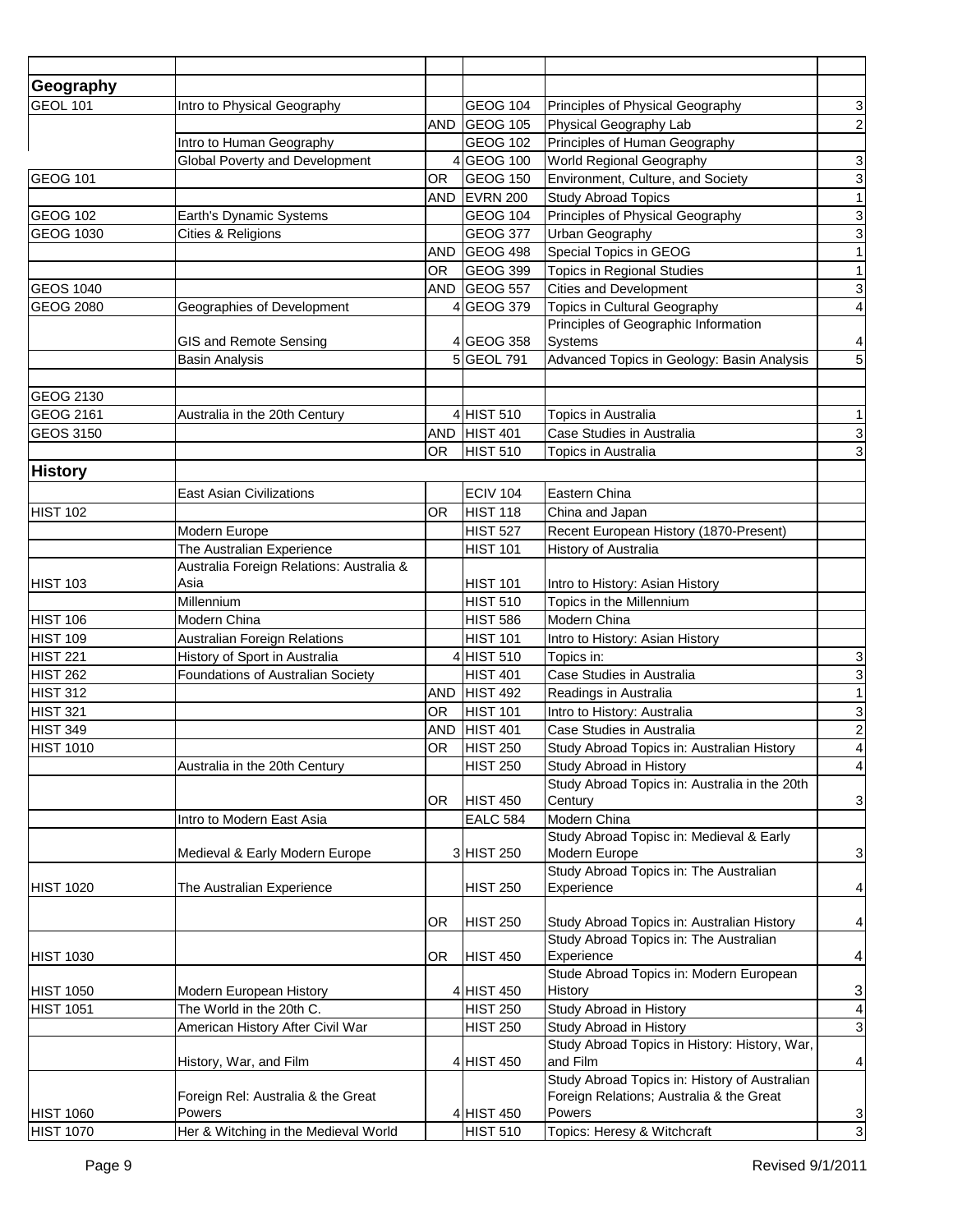| <b>HIST 3010</b>      |                                        | AND        | HIST 323        | <b>Studies in Witchcraft</b>                | 1              |
|-----------------------|----------------------------------------|------------|-----------------|---------------------------------------------|----------------|
| <b>HIST 3030</b>      |                                        |            |                 |                                             |                |
|                       |                                        |            |                 |                                             |                |
| <b>History of Art</b> |                                        |            |                 |                                             |                |
| <b>HIST 3200</b>      | <b>Australian Art History</b>          |            | <b>HA 305</b>   | Special Study: Australian Art History       | 3              |
| <b>HIST 3660</b>      |                                        | <b>AND</b> | <b>HA 307</b>   | Directed Readings: Aust. Art History        | 1              |
|                       |                                        | OR.        | HA 305          | Special Study: Australian Art History       | 4              |
|                       |                                        |            |                 |                                             |                |
| <b>HSES</b>           |                                        |            |                 |                                             |                |
| <b>AART 3020</b>      | <b>Nutrition I</b>                     |            | 4 HSES 330      | Principles of Nutrition and Health          |                |
|                       | Sports Science 2                       |            | 4 HSES 369      | Kinesiology                                 | $\frac{3}{3}$  |
|                       | <b>Clinical Exercise Physiology</b>    |            | <b>HSES 672</b> | Exercise Physiology                         | $\overline{3}$ |
|                       |                                        |            |                 | Procedures and Techniques for Physical      |                |
|                       | Sports Science 4                       |            | 4 HSES 305      | <b>Fitness Training</b>                     |                |
| <b>HLCS 1200</b>      | <b>Nutrition I</b>                     |            | 3 HSES 330      | Prin of Nutrition & Health                  | $\frac{3}{3}$  |
| <b>HUBS 2105</b>      |                                        |            | 3 HSES 369      | Kinesiology                                 | $\overline{3}$ |
|                       |                                        |            |                 |                                             |                |
| <b>HUBS 2503</b>      | Foundation Studies in Health & Phys Ed |            | <b>HSES 395</b> | Concepts in Health & Wellness               | $\overline{3}$ |
| <b>HUBS 3510</b>      |                                        | <b>AND</b> | HSES 497        | <b>Independent Study</b>                    | $\overline{1}$ |
|                       |                                        |            |                 |                                             |                |
| <b>NUDI 1200</b>      |                                        | OR.        | HSES 573        | Introduction to School and Community Health | $\mathbf{3}$   |
|                       |                                        |            |                 |                                             |                |
| <b>PUBH 2030</b>      | Foundation Studies in Primary H&PE     |            | 3 HSES 573      | Introduction to School and Community Health | $\mathbf{3}$   |
|                       |                                        |            |                 |                                             |                |
| <b>Journalism</b>     |                                        |            |                 |                                             |                |
|                       | Intro to Journalism                    |            | <b>JOUR 409</b> | Topics in Intro to Journalism               |                |
| Info 1010             | <b>Public Relations</b>                |            | <b>JOUR 409</b> | <b>Topics in Public Relations</b>           |                |
|                       | Applied Journalism                     |            | <b>JOUR 409</b> | Topics in Applied Journalism                |                |
|                       |                                        |            |                 |                                             |                |
|                       | <b>Editing Small Publications</b>      |            | 4 JOUR 409      | Special Topics: Editing Small Publications  | $\overline{4}$ |
| <b>CMNS 128</b>       | Magazine Journalism                    |            | <b>JOUR 409</b> | Topics: Magazine Journalism                 |                |
| CMNS 229              |                                        |            | <b>JOUR 409</b> | Topics in Journalism                        | $\frac{2}{2}$  |
| <b>CMNS 328</b>       | PR Issues and Strategies               |            | 4 JOUR 409      | <b>Topics in Public Relations</b>           | $\vert$        |
|                       |                                        |            |                 | Topics in Journalism: International Media   |                |
| <b>CMNS 2130</b>      | <b>International Media Studies</b>     |            | 4 JOUR 409      | <b>Studies</b>                              | $\overline{4}$ |
| <b>CMNS 2280</b>      | Media, Culture & Society               |            | <b>JOUR 104</b> | Communication & Society                     | $\overline{4}$ |
|                       | Advertising & Promo Management         |            | <b>JOUR 513</b> | Principles of Advertising                   |                |
| <b>CMNS 2290</b>      |                                        | <b>AND</b> | JOUR 506        | <b>Directed Studies</b>                     | 1              |
|                       |                                        |            |                 |                                             |                |
| Linguistics           |                                        |            |                 |                                             |                |
|                       |                                        |            |                 |                                             |                |
|                       | Phonology and Morphology               |            | <b>LING 312</b> | Intro to Phonology                          |                |
|                       | Semantics                              |            | <b>LING 331</b> | Semantics                                   |                |
|                       | Advance Topics in Syntax               |            | <b>LING 491</b> | Topics in Linguistics                       |                |
|                       | Structures of Australian Aboriginal    |            | <b>LING 575</b> | Structure                                   |                |
|                       | Speech                                 |            | <b>LING 491</b> | Topics in Linguistics                       |                |
| <b>LING 231</b>       | Foundations of Language                |            | <b>LING 106</b> | Introductory Linguistics                    | 3              |
| <b>LING 308</b>       |                                        | <b>AND</b> | LING 491        | Topics in Linguistics: Foundations of Lang. | 1              |
| <b>LING 309</b>       | Semantics                              |            | <b>LING 331</b> | Semantics                                   |                |
| <b>LING 320</b>       |                                        | <b>AND</b> | LING 491        | <b>Topics: Semantics</b>                    | $\mathbf{1}$   |
| <b>LING 2080</b>      | Auslan 2                               |            | <b>SPED 598</b> | <b>Special Course</b>                       | $\vert$        |
|                       |                                        |            |                 |                                             |                |
| <b>Math</b>           |                                        |            |                 |                                             |                |
| <b>MATH 111</b>       | <b>Mathematics</b>                     |            | <b>MATH 115</b> | Calculus I                                  |                |
| <b>MATH 190</b>       | <b>Elementary Mathematics</b>          |            | <b>MATH 106</b> | Intro to Finite Mathematics                 |                |
| <b>MATH 203</b>       | <b>Differential Equations</b>          |            | <b>MATH 320</b> | <b>Differential Equations</b>               | $\mathbf{3}$   |
| <b>MATH 2730</b>      | <b>Operations Management</b>           |            | 4BUS 477        | Management Science & Oper Mgmt              | $\overline{4}$ |
| <b>MATH 2920</b>      | Perspectives on Elementary Math        |            | <b>MATH 109</b> | Math for Elementary School Teachers         |                |
|                       | <b>Statistics for Business</b>         |            | <b>MATH 365</b> | <b>Elementary Statistics</b>                | $\mathbf{3}$   |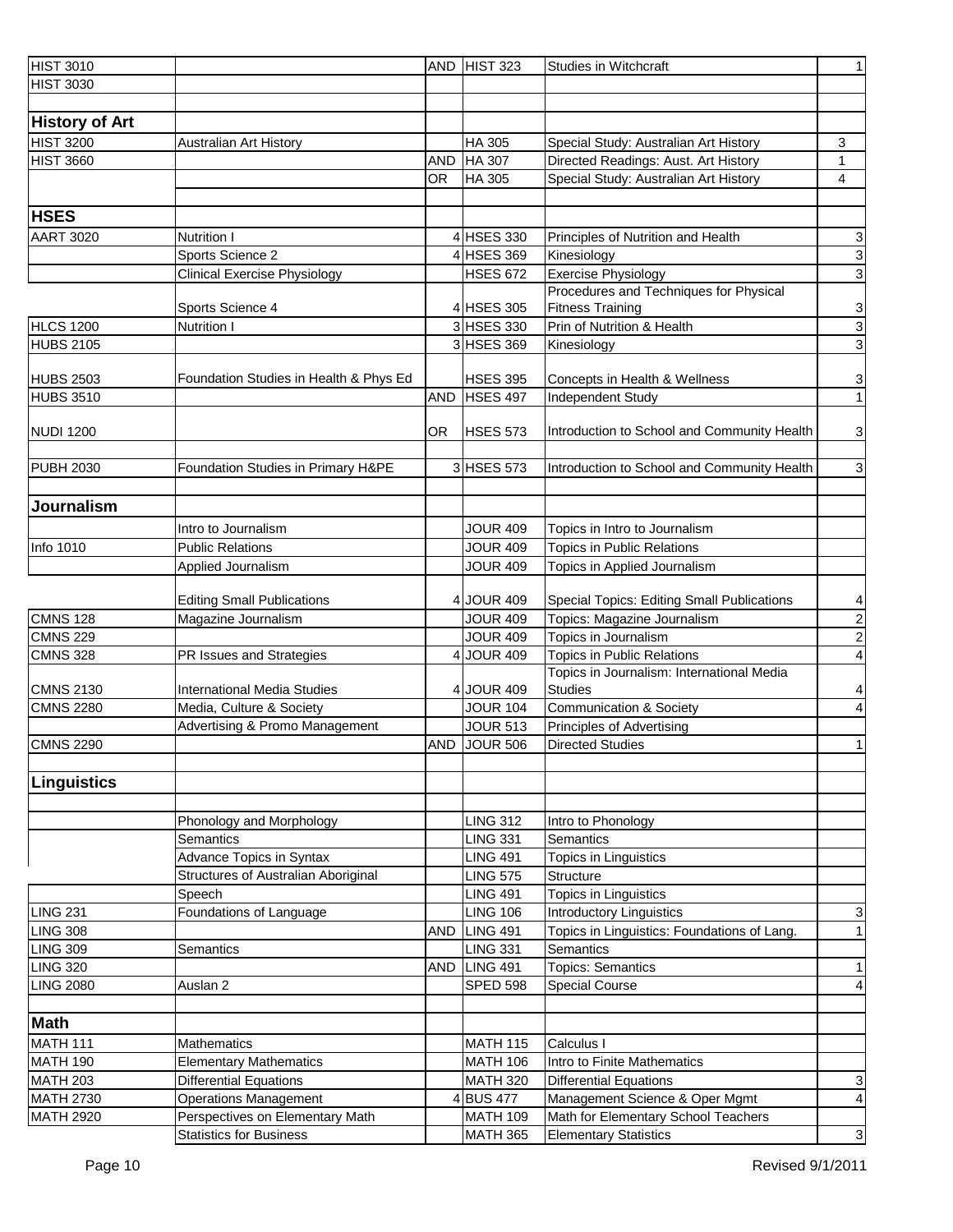|                          | <b>Statistics for the Sciences</b>          |            | 4 MATH 365          | <b>Elementary Statistics</b>                                                                 | $\mathbf{3}$              |
|--------------------------|---------------------------------------------|------------|---------------------|----------------------------------------------------------------------------------------------|---------------------------|
|                          |                                             |            |                     |                                                                                              |                           |
|                          |                                             |            |                     |                                                                                              |                           |
|                          |                                             |            |                     |                                                                                              |                           |
| Museum Studies           |                                             |            |                     |                                                                                              |                           |
| <b>AART 3130</b>         | Museology & Prof. Arts Practicum            |            | 4 MUSE 702          | The Nature of Museums                                                                        | 3                         |
|                          |                                             |            |                     |                                                                                              |                           |
| <b>Music</b>             |                                             |            |                     |                                                                                              |                           |
| <b>MUSI 2001</b>         | Introduction to Guitar                      |            | 3 GUIT 100          | <b>Beginning Group Guitar</b>                                                                | 1                         |
|                          |                                             |            | AND MEMT 111        | Class Guitar for Nonmajors                                                                   | $\overline{2}$            |
| <b>MUSI 2705</b>         | <b>Digital Music Production</b>             |            | 4 MUS 100           | Directed Study: Digital Music Production                                                     | $\vert$                   |
|                          |                                             |            |                     |                                                                                              |                           |
| Philosophy               |                                             |            |                     |                                                                                              |                           |
| PHIL <sub>241</sub>      | Symbolic Logic                              |            | <b>PHIL 310</b>     | Symbolic Logic                                                                               |                           |
| PHIL <sub>258</sub>      | <b>Ethical Issues</b>                       |            | <b>PHIL 160</b>     | Intro to Ethics                                                                              | $\mathbf{3}$              |
| PHIL 312                 | Philosophy and Film                         |            | TH&F 380            | American Pop Culture of the 1980s                                                            | $\overline{3}$            |
|                          |                                             |            |                     |                                                                                              |                           |
|                          |                                             | AND        | TH&F 499            | Directed Study in Theatre and Film                                                           | 1                         |
| PHIL 343                 | Intro to Rationality Theory                 |            | <b>PHIL 666</b>     | <b>Rational Choice Theory</b>                                                                |                           |
| PHIL 358                 | <b>Ethical Issues</b>                       |            | <b>PHIL 365</b>     | Moral Issues in the Professions                                                              |                           |
| <b>PHIL 1020</b>         | Intro to Philosophy A                       |            | <b>PHIL 140</b>     | Intro to Philosophy                                                                          |                           |
|                          |                                             | <b>AND</b> | <b>PHIL 500</b>     | Studies in Philosophy                                                                        |                           |
|                          |                                             | <b>OR</b>  |                     |                                                                                              |                           |
|                          |                                             |            | <b>PHIL 140</b>     | Intro to Philosophy                                                                          | $\mathbf{3}$              |
|                          |                                             | <b>AND</b> | PHIL <sub>200</sub> | Study Abroad Topics in PHIL                                                                  | 1                         |
|                          |                                             | OR         | <b>PHIL 200</b>     | Study Abroad Topics in Philosophy                                                            | $\vert$                   |
| <b>PHIL 1030</b>         | Intro to Philosophy B                       |            | <b>PHIL 160</b>     | Intro to Ethics                                                                              |                           |
|                          |                                             |            | <b>PHIL 140</b>     | Intro to Philosophy                                                                          | $\overline{3}$            |
|                          |                                             |            | <b>PHIL 500</b>     | Studies in Philosophy                                                                        |                           |
|                          |                                             | OR.        | <b>PHIL 140</b>     | Intro to Philosophy                                                                          | $\ensuremath{\mathsf{3}}$ |
|                          |                                             |            | AND PHIL 200        | Study Abroad Topics in PHIL                                                                  | $\overline{1}$            |
| <b>PHIL 1050</b>         | Great Philosophy: Great Books               |            | PHIL 140            | Intro to Philosophy                                                                          |                           |
|                          |                                             |            | <b>PHIL 500</b>     | Studies in Philosophy                                                                        |                           |
| <b>PHIL 3420</b>         | <b>Critical Thinking</b>                    |            | 4 PHIL 148          | Reason and Argument                                                                          | $\mathbf{3}$              |
|                          |                                             |            | AND PHIL 200        | Study Abroad Topics: Critical Thinking                                                       | $\overline{1}$            |
| <b>PHIL 3460</b>         | Philos and Human Relationships              |            | 4 PHIL 200          | Study Abroad Topics in Philosophy                                                            | $\overline{4}$            |
|                          |                                             |            |                     |                                                                                              |                           |
|                          |                                             |            |                     |                                                                                              |                           |
| <b>Physics</b>           | Intro to Physics for Life Sciences          |            | <b>PHSX 114</b>     | College Physics I (With Lab)                                                                 |                           |
| PHYS <sub>110</sub>      | Physics for Engineers & Scientists II       |            | <b>PHSX 115</b>     | Physics II                                                                                   |                           |
| PHYS <sub>112</sub>      | Intro to Physics                            |            | <b>PHSX 114</b>     | Physics I                                                                                    |                           |
| <b>PHYS 1200</b>         |                                             | <b>AND</b> | PHSX 114            | Lab                                                                                          |                           |
|                          |                                             |            |                     |                                                                                              |                           |
| <b>Political Science</b> |                                             |            |                     |                                                                                              |                           |
| <b>POL 101</b>           | <b>Australian Politics &amp; Government</b> |            | <b>POLS 669</b>     | <b>Topics in Comparative Politics</b>                                                        | $\overline{c}$            |
|                          |                                             | AND        | POLS 669            | Topics in Comparative Politics                                                               | $\overline{2}$            |
| <b>POL 207</b>           | <b>International Relations</b>              |            | <b>POLS 170</b>     | <b>International Politics</b>                                                                |                           |
| <b>POL 1020</b>          | Intro to Politics                           |            | <b>POLS 150</b>     | Intro to Comparative Politics                                                                | $\mathbf{3}$              |
|                          |                                             | OR         | POLS 669            | Topics in Comparative Politics                                                               | $\mathbf{3}$              |
|                          |                                             |            |                     |                                                                                              |                           |
| <b>POLI 2020</b>         | Foundation of Modern Politics               |            | 4 POLS 350          | Contemporary Issues in Comparative Politics                                                  | $\mathbf{3}$              |
|                          |                                             |            |                     |                                                                                              |                           |
| <b>POLI 2030</b>         | Politics and Power in Asia                  |            | 4 POLS 657          | Governments and Politics of Southeast Asia<br>Topics in Political Theory: Political Theory & | $\mathbf{3}$              |
| <b>POLI 2050</b>         | Political Theory & Social Change            |            | 4 POLS 609          | Social Change                                                                                | $\overline{3}$            |
|                          |                                             |            |                     |                                                                                              |                           |
| POLI 2130                | Principles of Public Policy                 |            | 3 POLS 370          | Contemporary Issues in International Politics                                                | $\overline{3}$            |
|                          |                                             |            |                     |                                                                                              |                           |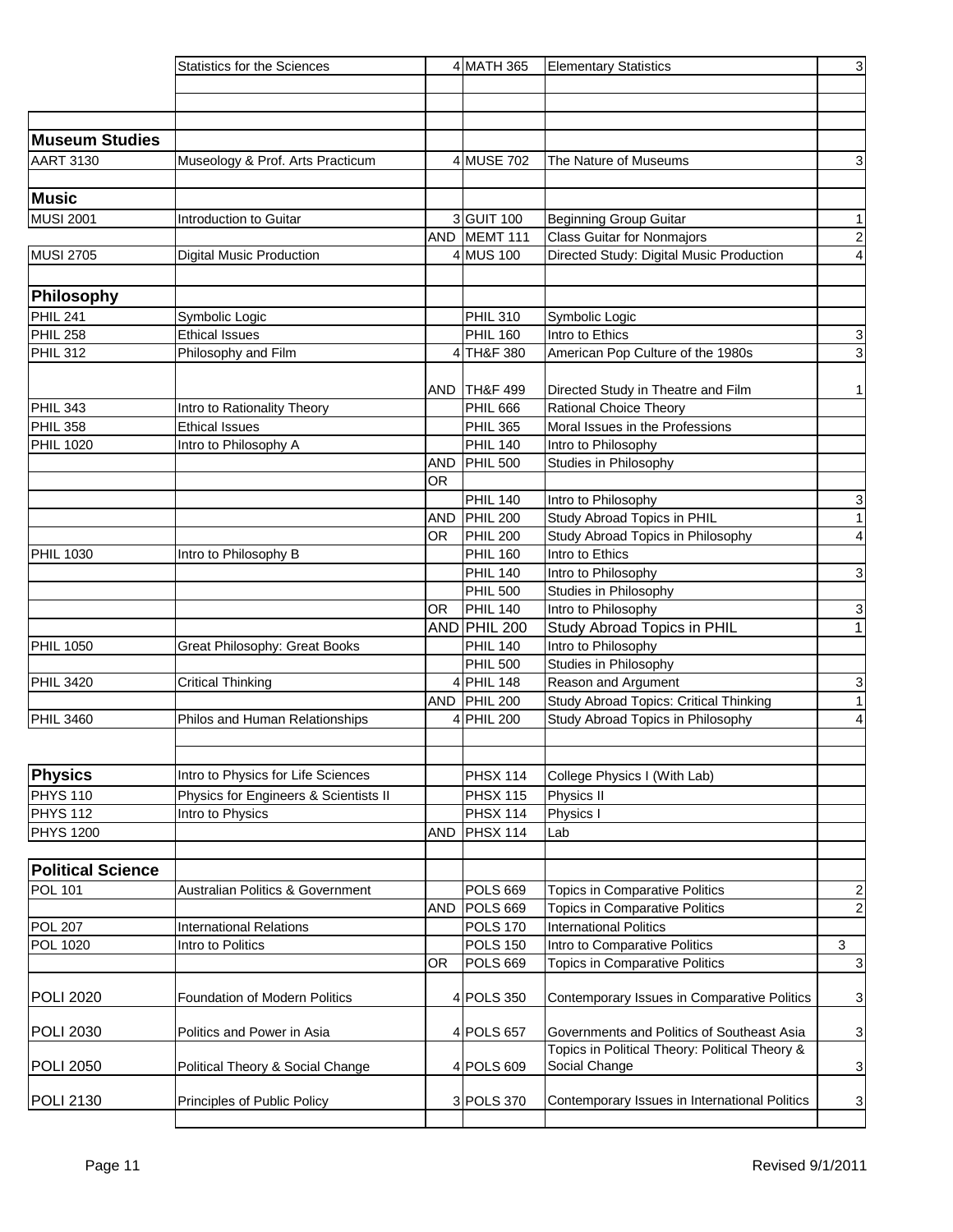| Psychology<br><b>PSYC 121</b><br><b>PSYC 104</b><br>Foundations of PSYC A<br>General Psychology<br><b>AND</b><br>480 Independent Study<br><b>PSYC 318</b><br><b>PSYC 202</b><br>Cognitive Psychology<br><b>Basic Processes</b> | 3<br>1                    |
|--------------------------------------------------------------------------------------------------------------------------------------------------------------------------------------------------------------------------------|---------------------------|
|                                                                                                                                                                                                                                |                           |
|                                                                                                                                                                                                                                |                           |
|                                                                                                                                                                                                                                |                           |
| <b>PSYC 209</b><br>Personality & Social Processes<br><b>PSYC 120</b><br>Personality                                                                                                                                            |                           |
| <b>PSYC 350</b><br>Abnormal Psychology<br><b>PSYC 250</b><br>Intro to Abnormal Behavior                                                                                                                                        | 3                         |
| <b>PSYC 480</b><br>Independent Study<br><b>AND</b>                                                                                                                                                                             | $\overline{1}$            |
| <b>PSYC 605</b><br>Health Psychology<br><b>PSYC 305</b><br><b>Individual Processes</b>                                                                                                                                         |                           |
| <b>PSYC 310</b><br>Social & Organizational Psych<br><b>PSYC 662</b><br>Industrial & Organizational Psych                                                                                                                       |                           |
| <b>PSYC 1010</b><br>Psychology Introduction 101<br><b>PSYC 104</b><br>General Psychology                                                                                                                                       | $\mathbf{3}$              |
| Study Abroad Topics in: General Psych. Lab<br><b>PSYC 202</b><br><b>AND</b>                                                                                                                                                    | $\overline{1}$            |
| Study Abroad Topics in: Contemporary                                                                                                                                                                                           |                           |
| Theories of Human Behavior & Their                                                                                                                                                                                             |                           |
| <b>Practical Application</b><br><b>PSYC 1030</b><br>4 PSYC 202<br>General Psychology<br>Introduction to Methods and Statistics in                                                                                              | $\vert 4 \vert$           |
| <b>PSYC 1200</b><br>Psychology<br>4 PSYC 300<br>Statistics in Psychological Research                                                                                                                                           | $\mathbf{3}$              |
| Study Abroad Topics in: Pre-Professional                                                                                                                                                                                       |                           |
| Pre-Professional Psychology 1<br>4 PSYC 402<br>Psychology<br><b>PSYC 1200</b>                                                                                                                                                  | $\vert$                   |
| Study Abroad Topics in: Psychology and                                                                                                                                                                                         |                           |
| <b>PSYC 402</b><br>Research<br><b>PSYC 2000</b><br><b>AND</b>                                                                                                                                                                  | 1                         |
| Study Abroad Topics in Statistics and                                                                                                                                                                                          |                           |
| <b>Research Methods</b><br><b>PSYC 202</b><br>OR                                                                                                                                                                               | 1                         |
| <b>PSYC 300</b><br>Statistics in Psychological Research<br><b>AND</b>                                                                                                                                                          | $\ensuremath{\mathsf{3}}$ |
| Study Abroad Topics in: Pre-Professional                                                                                                                                                                                       |                           |
| <b>PSYC 402</b><br>Psychology<br>Pre-Professional Psychology 1                                                                                                                                                                 | $\overline{4}$            |
| Personality & Social Processes<br><b>PSYC 360</b><br><b>PSYC 2300</b><br>Social Psychology                                                                                                                                     | $\mathbf{3}$              |
| <b>PSYC 480</b><br>Independent Study<br><b>AND</b>                                                                                                                                                                             | 1                         |
| <b>PSYC 318</b><br><b>PSYC 2090</b><br>Cognitive Psychology<br>Cognitive Psychology                                                                                                                                            | $\mathbf{3}$              |
| Study Abroad Topics in: Cognitive<br><b>PSYC 402</b><br>Psychology<br><b>PSYC 2300</b><br>AND                                                                                                                                  | 1                         |
| <b>Biological Psychology</b><br><b>PSYC 370</b><br><b>PSYC 2400</b><br><b>Brain and Behavior</b>                                                                                                                               |                           |
| <b>PSYC 2500</b><br><b>PSYC 350</b><br>Intro to Abnormal Behavior<br>Abnormal Psychology                                                                                                                                       | $\frac{3}{3}$             |
| <b>PSYC 480</b><br><b>AND</b><br>Independent Study                                                                                                                                                                             | $\overline{1}$            |
| 4 PSYC 360<br>Social Psychology<br>Intro to Abnormal Behavior                                                                                                                                                                  | $\mathbf{3}$              |
| <b>PSYC 402</b><br>Study Abroad Topics in: Personality I<br><b>AND</b>                                                                                                                                                         | 1                         |
| <b>PSYC 350</b><br>Abnormal Psychology<br>OR                                                                                                                                                                                   | 3                         |
| PSYC 402<br>Study Abroad Topics in: Abnormal Psychology<br><b>AND</b>                                                                                                                                                          | $\overline{1}$            |
| <b>OR</b><br><b>PSYC 360</b><br>Social Psychology                                                                                                                                                                              | $\mathbf{3}$              |
| Study Abroad Topics in: Personality & Social                                                                                                                                                                                   |                           |
| <b>PSYC 402</b><br>Psychology<br>AND                                                                                                                                                                                           | 1                         |
| <b>PSYC 480</b><br>Independent Study<br><b>PSYC 2600</b><br>Associate Learning                                                                                                                                                 | $\vert$                   |
| <b>Advanced Perception &amp; Learning</b>                                                                                                                                                                                      |                           |
| Psychology<br>4 PSYC 616<br>Foundations of Learning                                                                                                                                                                            | $\mathbf{3}$              |
| <b>PSYC 402</b><br><b>AND</b><br>Study Abroad Topics in: Learning                                                                                                                                                              | 1                         |
|                                                                                                                                                                                                                                |                           |
| Advanced Developmental Psychology<br><b>PSYC 430</b><br><b>Cognitive Development</b>                                                                                                                                           | $\mathbf{3}$              |
| Study Abroad Topics in: Cognitive<br>Development<br><b>PSYC 402</b><br><b>PSYC 3110</b><br><b>AND</b>                                                                                                                          | 1                         |
| Developmental Psychopathology<br><b>PSYC 535</b><br><b>PSYC 3301</b><br>OR                                                                                                                                                     | $\mathbf{3}$              |
| Study Abroad Topics in: Developmental                                                                                                                                                                                          |                           |
| <b>PSYC 402</b><br>Psycholopathology<br><b>AND</b>                                                                                                                                                                             | 1                         |
| <b>PSYC 3700</b>                                                                                                                                                                                                               |                           |
|                                                                                                                                                                                                                                |                           |
| <b>Religion</b>                                                                                                                                                                                                                |                           |
| <b>IRES 1020</b><br><b>REL 104</b><br>Phenomenology of Religion<br>Search for Meaning                                                                                                                                          |                           |
| <b>RELI 1010</b><br>Believing in Australia<br><b>REL 405</b><br>Directed Study in Religion                                                                                                                                     |                           |
| <b>World Religions</b><br><b>REL 104</b><br>Search for Meaning                                                                                                                                                                 | 3                         |
| <b>REL 404</b><br>Undergrad Seminar in Religion<br><b>AND</b>                                                                                                                                                                  | 1                         |
| <b>REL 106</b><br>Living Religions of the East<br><b>OR</b>                                                                                                                                                                    | $\mathbf{3}$              |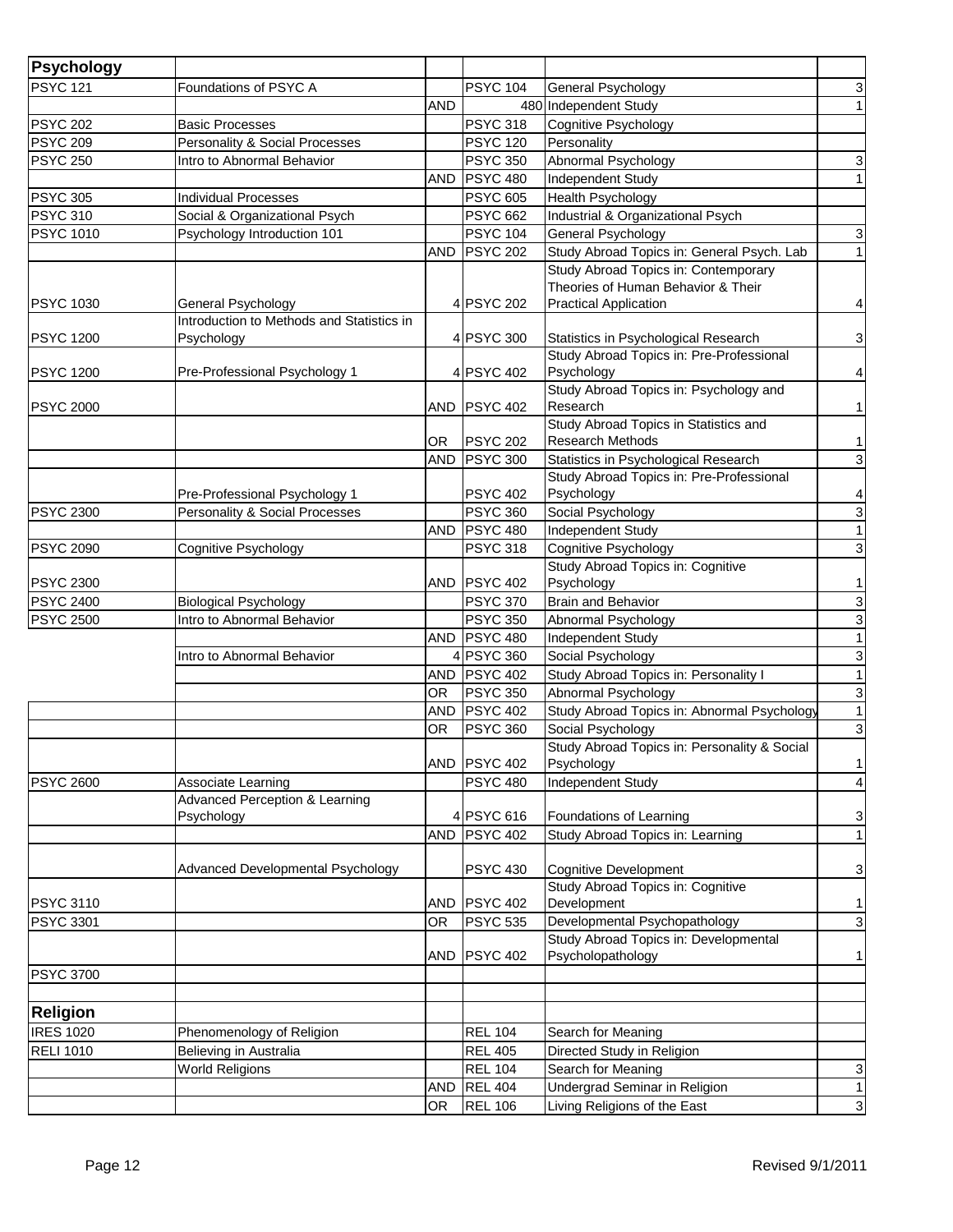|                                      |                                                                |            |                       | Study Abroad Introductiono to: World                                      |                |
|--------------------------------------|----------------------------------------------------------------|------------|-----------------------|---------------------------------------------------------------------------|----------------|
| <b>RELI 3030</b>                     |                                                                |            | AND REL 200           | Religions                                                                 | 1              |
| <b>RELG 3030</b>                     | Religion, Ritual, and Conscious                                |            | <b>REL 200</b>        | Study Abroad Introductiono to: Religion                                   | $\overline{a}$ |
|                                      | Phenomenology of Religion                                      |            | <b>REL 441</b>        | Myth, Symbol & Ritual in Religion                                         | $\mathbf 3$    |
|                                      |                                                                |            |                       |                                                                           |                |
| Sociology                            |                                                                |            |                       |                                                                           |                |
|                                      |                                                                |            |                       |                                                                           |                |
| <b>AUST 101</b>                      | Australian Studies: Cultures & Identities                      |            | SOC 698               | Individual Undergrad Research                                             | $\overline{4}$ |
| <b>CULT 2270</b>                     | Youth, Music & Culture                                         |            | SOC 364               | Society, Popular Culture & Media                                          | $\mathbf{3}$   |
|                                      |                                                                | <b>AND</b> | SOC 698               | Individual Undergrad Research                                             | $\overline{1}$ |
| <b>CULT 3250</b>                     | Technology & Social Change                                     |            | SOC 364               | Society, Popular Culture & Media                                          | $\overline{3}$ |
|                                      |                                                                | <b>AND</b> | SOC 698               | Individual Undergrad Research                                             | $\overline{1}$ |
| <b>GEND 1020</b>                     | Gender & Society                                               |            | <b>SOC 450</b>        | Gender & Society                                                          | $\mathbf{3}$   |
|                                      |                                                                | <b>AND</b> | SOC 698               | Individual Undergrad Research                                             | 1              |
| <b>LEIS 105</b>                      | Media, Culture & Society                                       |            | SOC 340               | The Community                                                             |                |
|                                      |                                                                |            | SOC 515               | <b>Applied Sociology</b>                                                  |                |
| <b>LEIS 324</b>                      | Popular Culture & Society                                      |            | SOC 520               | <b>Groups &amp; Associations</b>                                          |                |
|                                      |                                                                |            |                       | Individual Undergrad Research in Cultural                                 |                |
| <b>LEIS 1320</b>                     | <b>Cultural Dimensions of Tourism</b>                          |            | 4 SOC 698             | Tourism                                                                   | $\mathbf{3}$   |
| <b>SOCA 102</b>                      | Intro to Sociology                                             |            | <b>SOC 104</b>        | <b>Elements of Sociology</b>                                              |                |
| <b>SOCA 110</b>                      | <b>Communication &amp; Culture</b>                             |            | <b>COMS 246</b>       | Intro to Intercultural Communication                                      | $\mathbf{3}$   |
|                                      |                                                                |            |                       |                                                                           |                |
|                                      |                                                                |            | <b>COMS 499</b>       | Directed Study in Communication Studies                                   | 1              |
|                                      |                                                                |            |                       |                                                                           |                |
| <b>SOCA 204</b>                      | Theory & Practice of Social Research                           |            | SOC 310               | Intro to Social Research                                                  |                |
| <b>SOCA 1010</b>                     | Society & Culture: A Social Intro                              |            | SOC 698               | Independent Undergrad Research                                            |                |
|                                      |                                                                | 0R         | <b>SOC 104</b>        | <b>Elements of Sociology</b>                                              | $\mathbf{3}$   |
|                                      | Intro to Sociological & Cultural                               |            |                       |                                                                           |                |
| <b>SOCA 1020</b>                     | Anthropology                                                   |            | <b>ANTH 100</b>       | General Anthropology                                                      | $\vert$        |
|                                      |                                                                | <b>OR</b>  |                       |                                                                           |                |
|                                      |                                                                |            | <b>ANTH 108</b>       | Intro to Cultural Anthropology                                            | $\overline{4}$ |
|                                      |                                                                |            | 4 SOC 495             | Study Abroad Advanced Topics in: Religion                                 | 1              |
| <b>SOCA 1030</b>                     | Intro to Sociology of Religion                                 | <b>AND</b> | <b>SOC 626</b>        | and Society                                                               |                |
|                                      |                                                                |            |                       | Religion and Society<br>Sociology of Families                             | سا س           |
| <b>SOCA 1040</b><br><b>SOCA 1110</b> | Const. of Child, Family, & Soc.<br>Intro to Aboriginal Studies |            | 4SOC 220<br>4 SOC 104 | <b>Elements of Sociology</b>                                              | $\overline{3}$ |
|                                      |                                                                |            | <b>SOC 624</b>        |                                                                           |                |
| <b>SOCA 1200</b>                     | <b>Health Sociology I</b>                                      |            | SOC 698               | Sociology of Health & Medicine                                            |                |
|                                      |                                                                | <b>AND</b> |                       | Individual Undergrad Research                                             | 1              |
|                                      |                                                                | OR         | SOC 624               | Sociology of Health & Medicine<br>Study Abroad Topics Advanced Topics in: | $\mathbf{3}$   |
|                                      |                                                                | <b>AND</b> | SOC 495               | Sociology of Health and Medicine                                          | 1              |
|                                      |                                                                |            |                       | IndividualUndergrad Research: Sociological                                |                |
| <b>SOCA 2010</b>                     | Sociological Perspectives                                      |            | SOC 698               | Perspectives                                                              | $\overline{a}$ |
| <b>SOCA 2030</b>                     | Sociology of Work                                              |            | SOC 525               | Sociology of Work                                                         | $\mathbf{3}$   |
|                                      |                                                                | <b>AND</b> | <b>SOC 698</b>        | Individual Undergrad Research                                             | 1              |
| <b>SOCA 2080</b>                     | Media & Society                                                |            | SOC 364               | Society, Popular Culture & Media                                          | $\mathbf{3}$   |
| <b>SOCA 2180</b>                     | Sociology of Death & Dying                                     |            | SOC 689               | Independent Undergrad Research                                            |                |
| <b>SOCA 2250</b>                     | Crime & Society                                                |            | SOC 661               | Causation of Crime & Delinquency                                          | $\mathbf{3}$   |
|                                      |                                                                | AND        | <b>SOC 698</b>        | Individual Undergrad Research                                             | 1              |
| <b>SOCA 2320</b>                     | Sociology of Food                                              |            | <b>SOC 698</b>        | Individual Undergrad Research                                             | $\vert$        |
|                                      | Quantitative Techniques in Social                              |            |                       | Intro to Behavior Research Methods in                                     |                |
| <b>SOCA 2340</b>                     | Research                                                       |            | <b>COMS 356</b>       | Comm                                                                      | $\mathbf{3}$   |
| <b>SOCA 2360</b>                     | The Sociology of Sex                                           |            | SOC 352               | Sociology of Sex Roles                                                    |                |
|                                      |                                                                | <b>AND</b> | SOC 698               | Individual Undergrad Research                                             |                |
| <b>SOCA 2630</b>                     | Identity & Culture                                             |            | SOC 371               | Marginal Groups & Subcultures                                             | $\mathbf{3}$   |
|                                      |                                                                | <b>AND</b> | <b>SOC 698</b>        | Individual Undergrad Research                                             | 1              |
|                                      |                                                                | <b>OR</b>  |                       |                                                                           |                |
|                                      |                                                                |            | SOC 634               | Sociology of Culture                                                      | 3              |
|                                      |                                                                | <b>AND</b> | SOC 698               | Individual Undergrad Research                                             | $\vert$ 1      |
| <b>SOCA 2640</b>                     | Violence and Social Order                                      |            | SOC 561               | Sociology of Deviance                                                     | $\mathbf{3}$   |
|                                      |                                                                |            |                       |                                                                           |                |